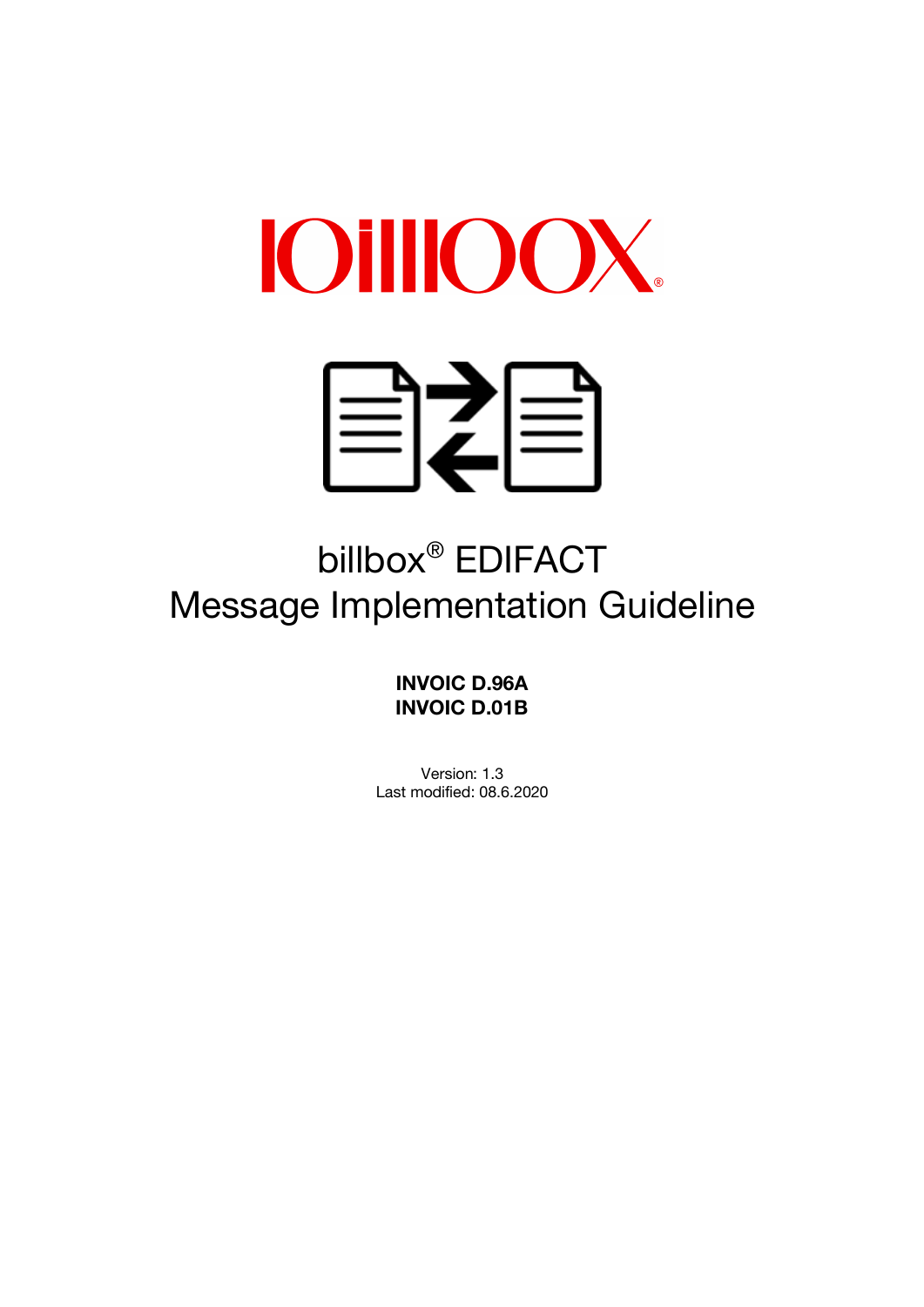| <b>Changelog</b>                                     | 4              |
|------------------------------------------------------|----------------|
| Glossary                                             | 5              |
| <b>Introduction</b>                                  | 5              |
| Interchanges delivery                                | 5              |
| Interchange structure                                | 5              |
| Supported messages                                   | 5              |
| Supported elements                                   | 5              |
| Message control segment count                        | 6              |
| Message codes                                        | 6              |
| <b>General segment description</b>                   | $\overline{7}$ |
| <b>UNA</b>                                           | 7              |
| <b>UNB</b>                                           | $\overline{7}$ |
| <b>UNZ</b>                                           | 8              |
| <b>D.96A</b>                                         | 9              |
| All segments overview                                | 9              |
| <b>UNH</b>                                           | 11             |
| <b>BGM</b>                                           | 11             |
| <b>DTM</b>                                           | 11             |
| <b>FTX</b>                                           | 12             |
| SG <sub>2</sub> / NAD                                | 12             |
| <b>SG2 / SG3 / RFF</b>                               | 12             |
| SG7 / CUX                                            | 13             |
| SG8 - Payment information                            | 13             |
| SG8 / PAT                                            | 13             |
| SG8 / DTM                                            | 13             |
| SG8 / PAI                                            | 13             |
| <b>SG8 / FII</b>                                     | 14             |
| SG8 - Cash discount information (for prompt payment) | 14             |
| SG8 / PAT                                            | 14             |
| SG8 / DTM                                            | 14             |
| SG8 / PCD                                            | 14             |
| SG8 / MOA                                            | 15             |
| SG15 - Allowances or Charges (ALC)                   | 15             |
| <b>SG15 / ALC</b>                                    | 15             |
| SG15 / SG18 / PCD                                    | 15             |
| SG15 / SG19 / MOA                                    | 15             |
| SG15 / SG21 / TAX                                    | 16             |
| <b>SG25 / LIN</b>                                    | 16             |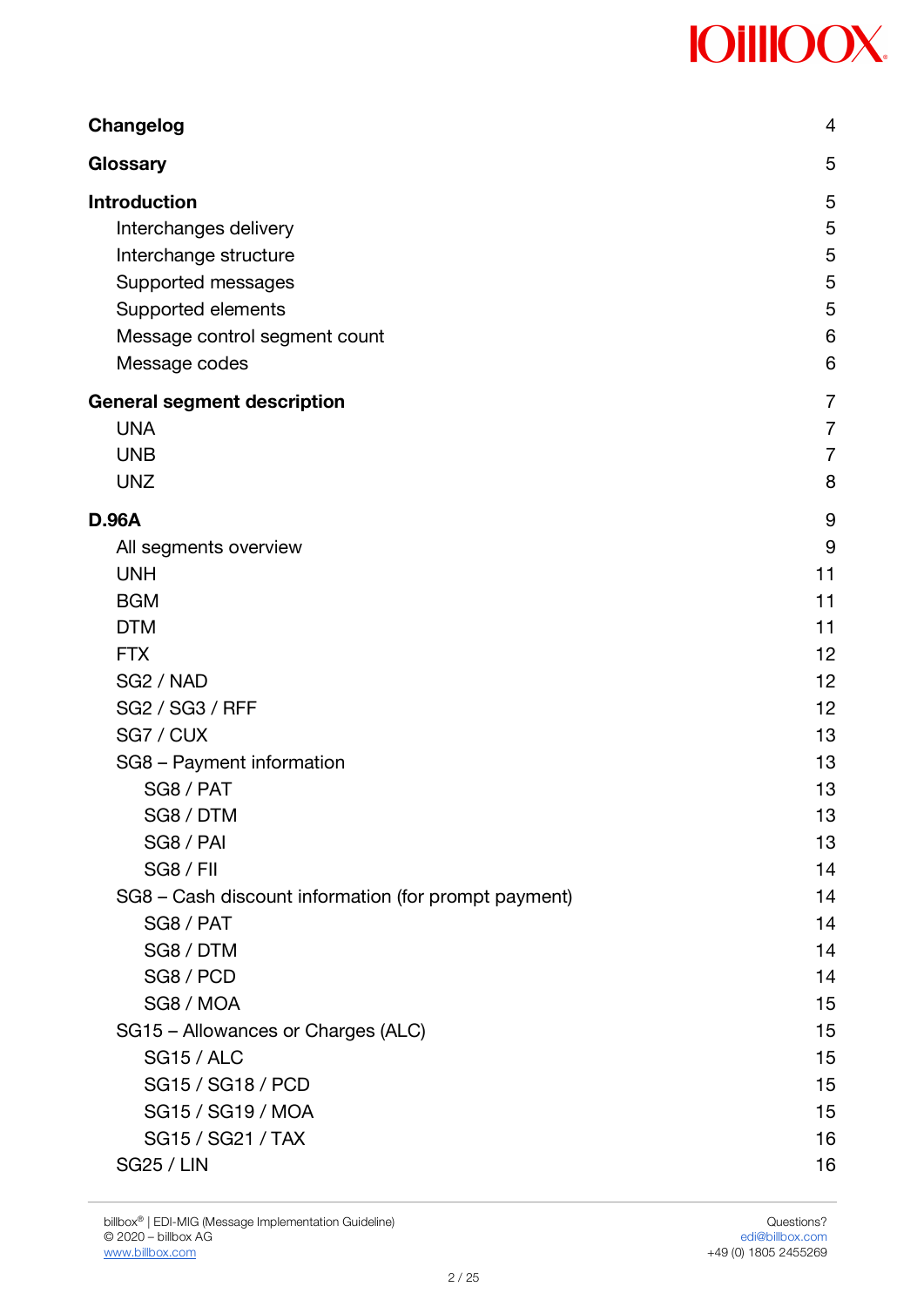| <b>SG25 / PIA</b>                                      | 16 |
|--------------------------------------------------------|----|
| <b>SG25 / IMD</b>                                      | 17 |
| <b>SG25 / QTY</b>                                      | 17 |
| SG25 / SG26 / MOA                                      | 17 |
| SG25 / SG28 / PRI                                      | 17 |
| SG25 / SG29 / RFF                                      | 18 |
| SG25 / SG29 / DTM                                      | 18 |
| SG25 / SG33 / TAX                                      | 18 |
| SG25 / SG38 / ALC                                      | 19 |
| SG25 / SG38 / SG40 / PCD                               | 19 |
| SG25 / SG38 / SG41 / MOA                               | 19 |
| <b>UNS</b>                                             | 19 |
| <b>SG48 / MOA</b>                                      | 19 |
| <b>UNT</b>                                             | 20 |
| D.01B                                                  | 21 |
| <b>BGM</b> difference                                  | 21 |
| <b>SG differences</b>                                  | 21 |
| <b>Examples</b>                                        | 22 |
| Minimal valid example                                  | 22 |
| More invoices per interchange                          | 23 |
| Special character escaping                             | 23 |
| Invalid line items                                     | 23 |
| Line items LIN & delivery notes                        | 24 |
| Providing the cash discount (for early/prompt payment) | 24 |
| Providing the invoice discount                         | 24 |
| Providing the line item discount                       | 25 |
|                                                        |    |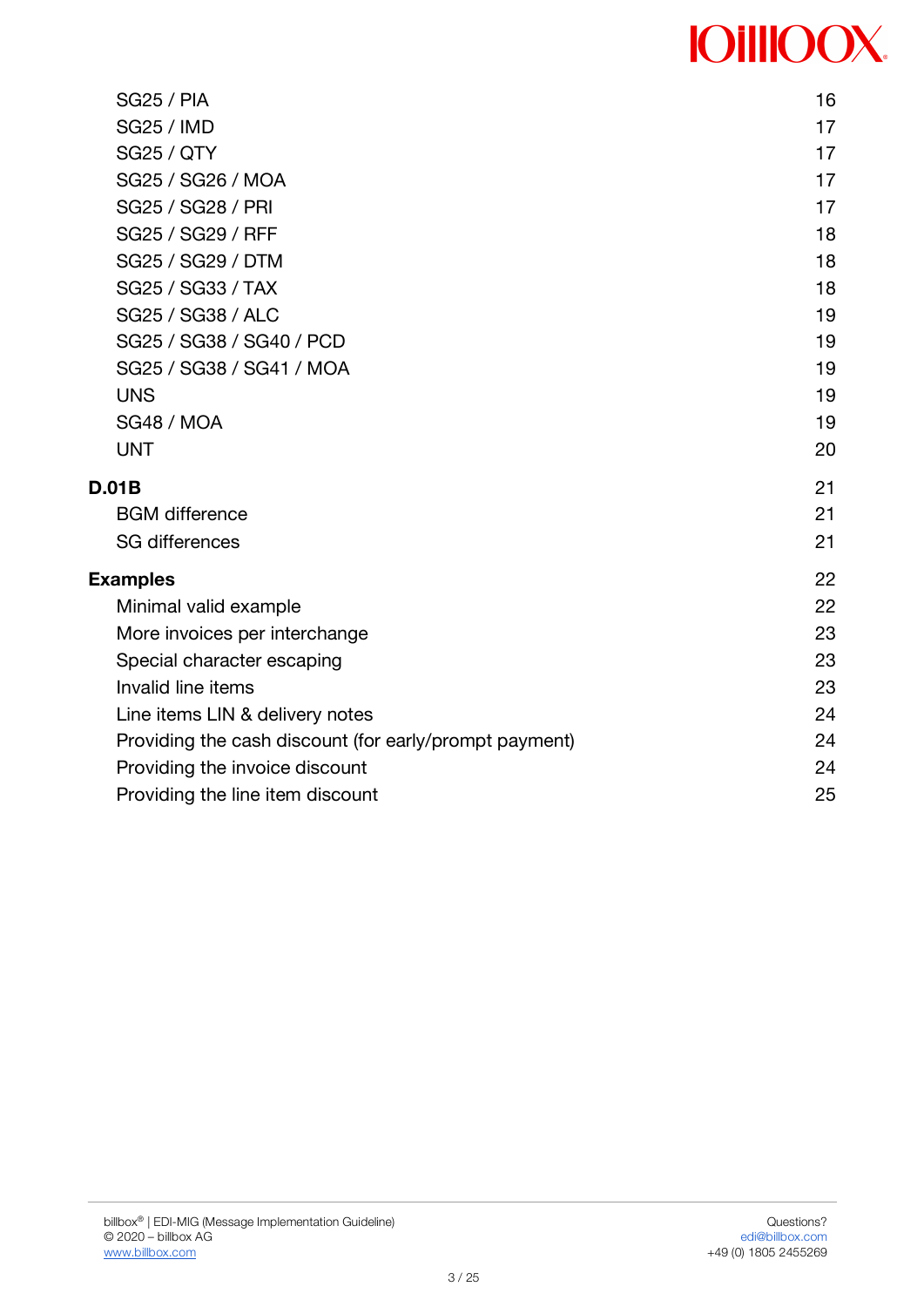# **1 Changelog**

| <b>Version</b>          | Change                                                 | <b>Description</b>                                               |  |  |
|-------------------------|--------------------------------------------------------|------------------------------------------------------------------|--|--|
| 1.3                     | Introducing invoice and LIN<br>discount                | You can state discount on invoice and line item level with ALC   |  |  |
| 1.2.8                   | <b>Added Glossary</b>                                  | To seperate cash discount from invoice discounts etc.            |  |  |
| 1.2.7<br>UTF-8 encoding |                                                        | We accept only UTF-8 without BOM                                 |  |  |
| 1.2.6                   | Interchange delivery                                   | New e-mail address for testing purposes                          |  |  |
| 1.2.5                   | <b>SG8 - PAT - discount payment terms</b>              | Added cash discount example                                      |  |  |
| 1.2.4                   | <b>SG8 - PAT</b> - discount payment terms              | You can specify cash discount by providing second SG8 group      |  |  |
| 1.2.3                   | <b>SG29</b> (96A) and <b>SG30</b> (01B) can be<br>used | You can specify delivery note number and date per each line item |  |  |
| 1.2.2                   | LIN/e1082 is now mandatory                             | We expect line items ordering to be provided                     |  |  |
| 1.2.3                   | <b>RFF+DQ</b>                                          | Added hint for various delivery notes                            |  |  |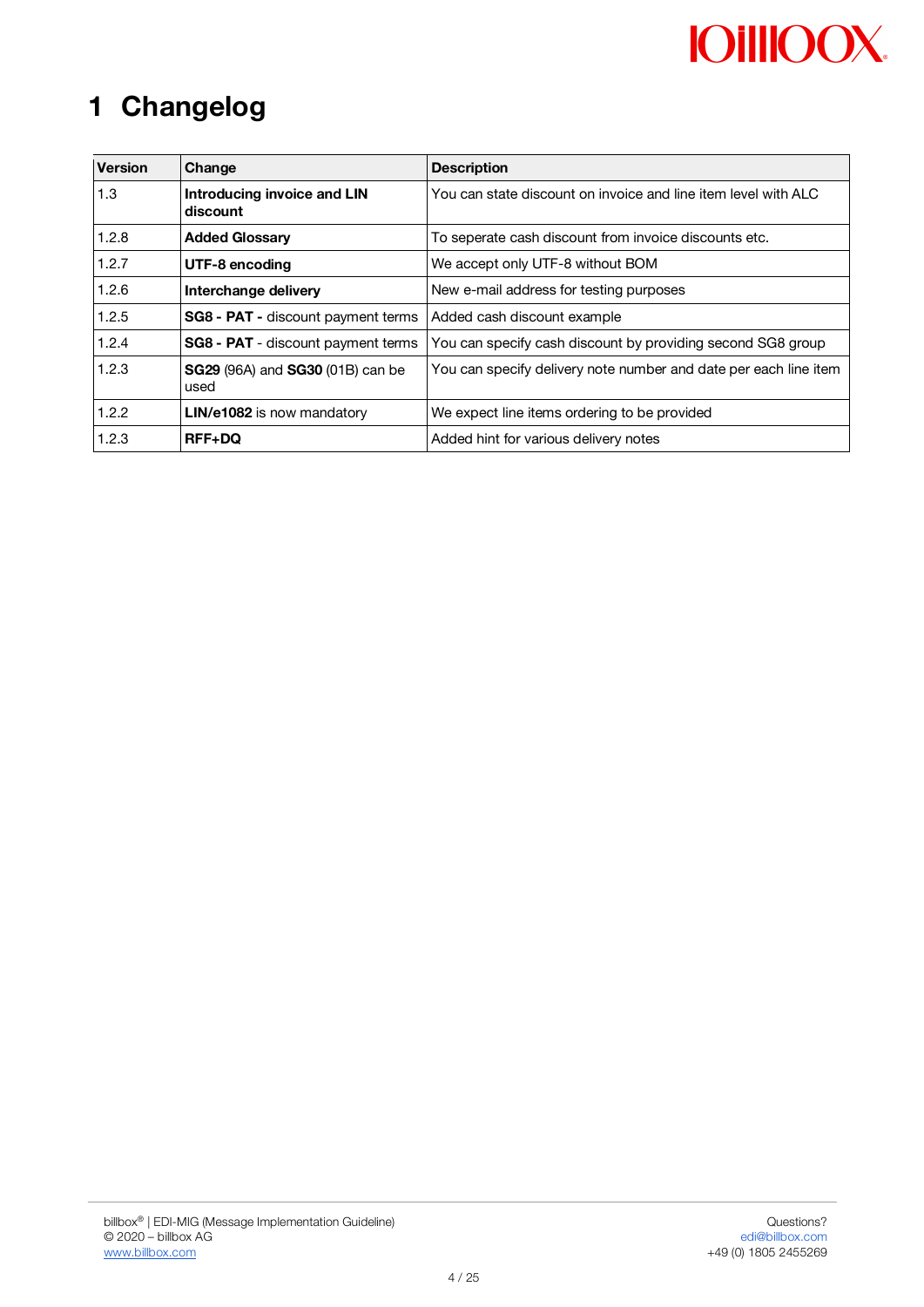# **MillOO**

# **2 Glossary**

| <b>Wording</b>       | <b>Description</b>                                         |  |  |
|----------------------|------------------------------------------------------------|--|--|
| <b>Cash Discount</b> | Discount for prompt/early payment (PAT Segment)            |  |  |
| l Invoice Discount   | Discount which is applied on invoice level (ALC Segment)   |  |  |
| l Line Item Discount | Discount which is applied on line item level (ALC Segment) |  |  |

# **3 Introduction**

## 3.1 Interchanges delivery

 We accept your interchanges as e-mail messages with attached files at **invoices@edi.billbox.com**

 for **developing** and **testing** phase, please use address **EDI@billbox.com** One e-mail can obtain several files, in one file there should be one EDI interchange. Attached files have to have **\*.inv** or **\*.edi** extensions and shouldn't be larger than **0.5MB**.

 We expect files endoded in **UTF-8 (without BOM)**, **ISO-8859-2** or **ISO-8859-1**. If you supply file with different encoding, special characters like diacritics,  $\epsilon$  or ß can be broken during the import process.

## 3.2 Interchange structure

In one interchange, there can be more messages (invoices) of the same type – and we prefer this (see example 6.2) as long as the file is not larger than **0.5MB**. Please always provide one interchange in one file.

## 3.3 Supported messages

In interchanges, we currently accept messages of following types:

#### **INVOIC D.96A INVOIC D.01B**

We do not accept other message types, except if we create mappings for **your** format. We do not send back any kind of acknowledgement message, even if you demand it in your interchange file.

## 3.4 Supported elements

Every element, segment or segment group that we can automatically process is described in this document. Other information contained in an interchange will be ignored. For example delivery date, which we process and is described in this document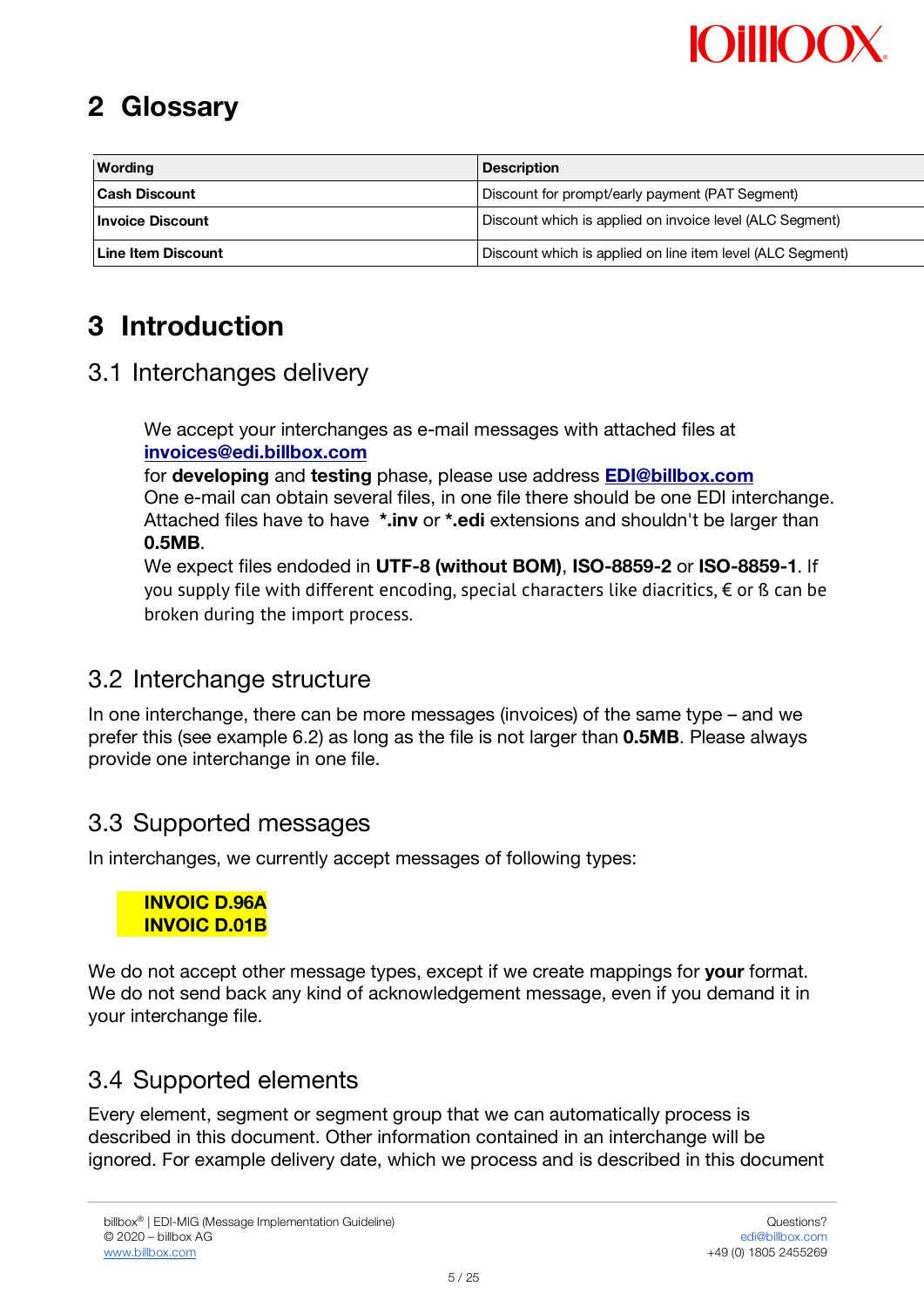

should be expressed as *DTM+3:20140303:102'*, while shipment date, which is expressed as *DTM+10:20140202:102'* will be ignored.

If you need to express other information than we currently process, both sides (sender and billbox) have to agree on that. Please try to avoid unnecessary information in the interchanges. Smaller files will enable us to process invoices more efficiently and investigate potential issues faster.

## 3.5 Message control segment count

We will reject any message, that have incorrect segment control count (see UNT segment). Segment control count is important checking mechanism to guarantee that message is semantically correct. Segment UNT/e0074 is "Control count of number of segments in a message" – *INCLUDING UNH + UNT segments*. Example of message segments:

| <b>UNH</b> |  |                                     |  |
|------------|--|-------------------------------------|--|
|            |  | $\ldots$ 32 inner segments $\ldots$ |  |
| <b>UNT</b> |  |                                     |  |

UNH

In this example correct control count is **34**.

We will not process a message with incorrect control count, even if it appears readable and correct, because it can be corrupted in some unpredictable way and our parsing service can restore different data from your files than you intended to send.

### 3.6 Message codes

In BGM/c002/e1001 – "Document / message code" you have to specify type of following document. We support these types:

- **380** Commercial invoice
- **381** Credit note
- **84** Debit note related to financial adjustments
- **83** Credit note related to financial adjustments

#### **Do not negate amounts or quantities for credit notes.**

Express credit note by sending '381' or '83' and let amounts and quantities in their natural form.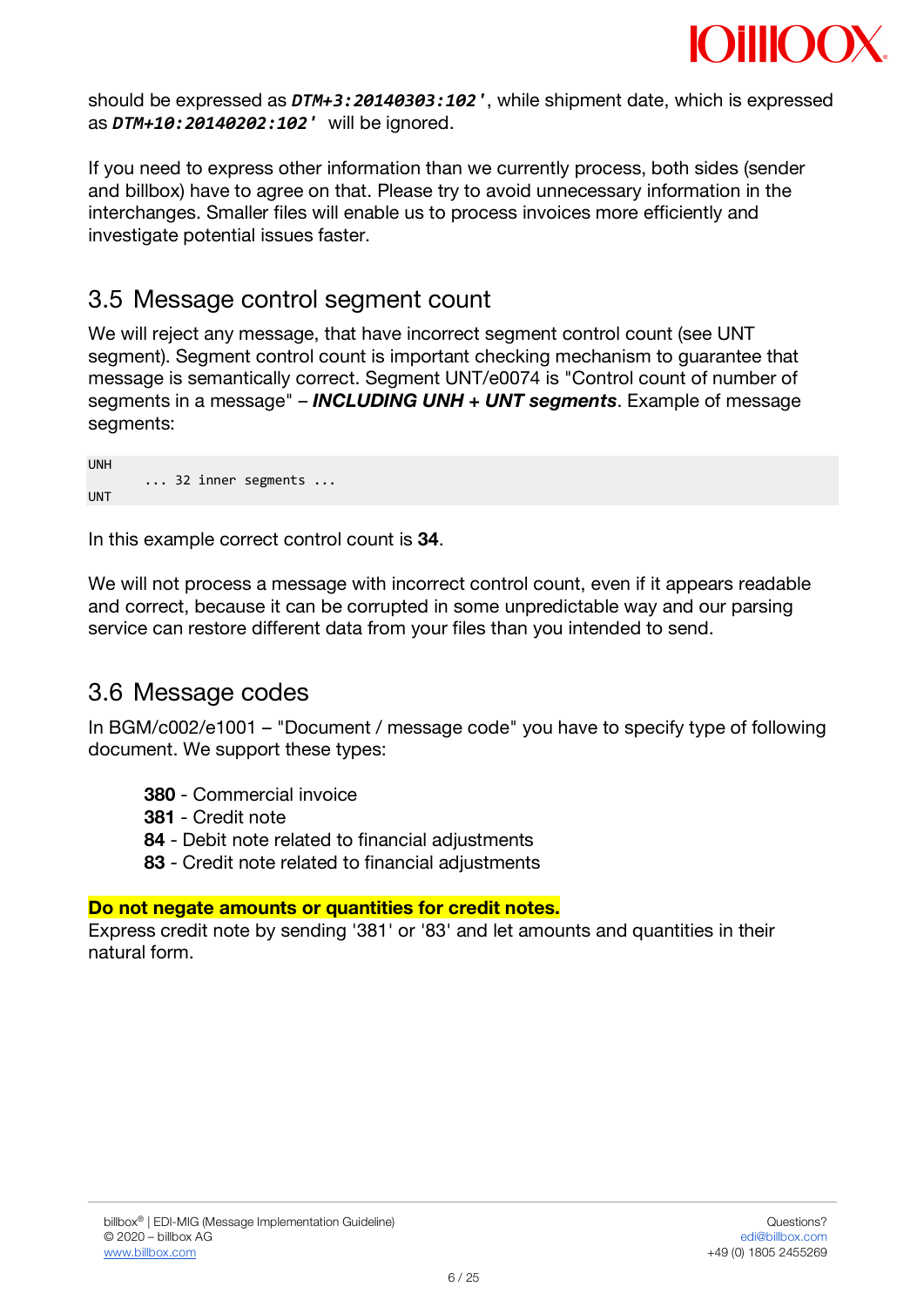# **OillOC**

# **4 General segment description**

| Segment    | Application<br><b>Function</b><br>Mandatory or Conditional /<br>Repetitions |                                                                  |  |  |  |
|------------|-----------------------------------------------------------------------------|------------------------------------------------------------------|--|--|--|
| <b>UNA</b> | C/1                                                                         | Used to head, identify and specify a message.                    |  |  |  |
| <b>UNB</b> | M/1                                                                         | Used to start, identify and specify an interchange.              |  |  |  |
| <b>UNZ</b> | M/1                                                                         | Used to end interchange and sum how many messages were included. |  |  |  |

## 4.1 UNA

UNA segment is optional in common EDI standard, example:

#### UNA:+.? '

#### **Where characters means:**

- [:] Component data element separator
- [+] Data element separator
- [.] Decimal separator
- [?] Escape character
- ] Reserved character (Whitespace)
- ['] Segment terminator

You are responsible for escaping those characters in fields like names, descriptions, units etc. (see example 6.3)

# 4.2 UNB

| UNB+UNOC:3+George Adam, Coca Cola+billbox+130101:1600+333444++++++1' |                                    |                                                                       |                           |                                                                                                                              |  |  |
|----------------------------------------------------------------------|------------------------------------|-----------------------------------------------------------------------|---------------------------|------------------------------------------------------------------------------------------------------------------------------|--|--|
| <b>Element</b>                                                       | <b>Name</b>                        | <b>Application</b><br>Mandatory<br>or<br>Conditional /<br>Repetitions | <b>Example data</b>       | <b>Description</b>                                                                                                           |  |  |
| s001/e0001                                                           | Syntax identifier                  | M/1                                                                   | <b>UNOC</b>               | Has to be "UNOC"                                                                                                             |  |  |
| s001/e0002                                                           | Syntax version number              | M/1                                                                   | 3                         | Has to be "3"                                                                                                                |  |  |
| s002/e0004                                                           | Sender identification              | M/1                                                                   | George Adam,<br>Coca Cola | Some text identifying the interchange<br>sender name, just for our information                                               |  |  |
| s003/e0010                                                           | Recipient identification           | M/1                                                                   | billbox                   | Has to be "billbox"                                                                                                          |  |  |
| s004/0017                                                            | Date of interchange<br>preparation | M/1                                                                   | 130101                    | in format "YYMMDD"                                                                                                           |  |  |
| s004/0019                                                            | Time of interchange<br>preparation | M/1                                                                   | 1600                      | in format "hhmm"                                                                                                             |  |  |
| e0020                                                                | Interchange control reference      | M/1                                                                   | 333444                    | Unique string assigned by the<br>sender, this string has to be seen in<br>the end on the interchange, in the<br>UNZ segment. |  |  |
| e0035                                                                | <b>Test indicator</b>              | C/1                                                                   | 1                         | 1 or 0 or may be ommited, test<br>interchanges will not be pushed into<br>production data                                    |  |  |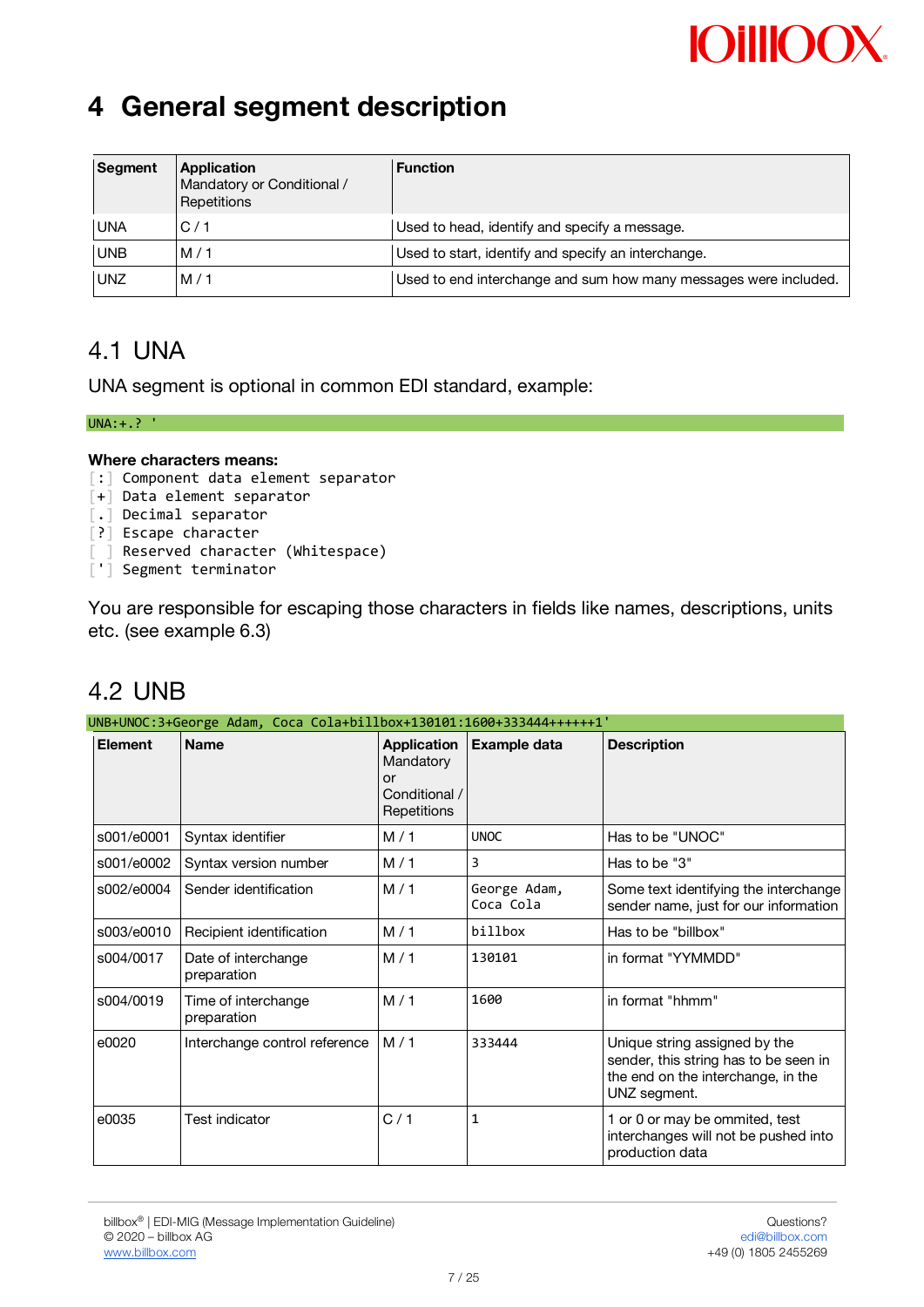# 4.3 UNZ

| UNZ+1+333444'  |                               |                                                                |              |                                                                                                                    |  |  |
|----------------|-------------------------------|----------------------------------------------------------------|--------------|--------------------------------------------------------------------------------------------------------------------|--|--|
| <b>Element</b> | <b>Name</b>                   | Application<br>Mandatory<br>or<br>Conditional /<br>Repetitions | Example data | <b>Description</b>                                                                                                 |  |  |
| e0036          | Interchange control count     | M/1                                                            |              | This number specifies, how many<br>messages are in the interchange and it<br>has to correspond to that count.      |  |  |
| e0020          | Interchange control reference | M/1                                                            | 333444       | Unique string assigned by the sender, this<br>string has to be introduced in UNB<br>segment above and be the same. |  |  |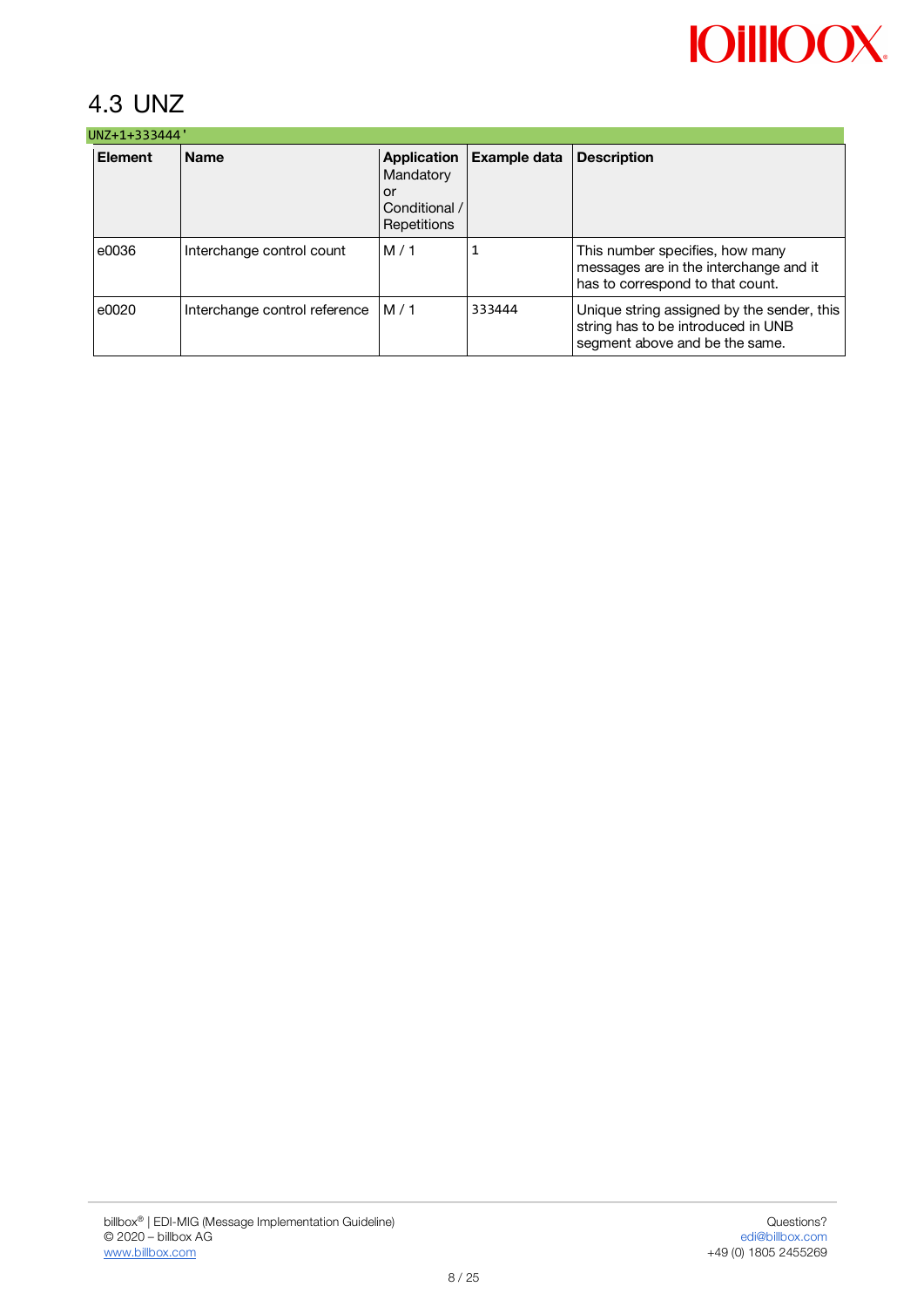# **5 D.96A**

# 5.1 All segments overview

| Group           | <b>Segment</b><br><b>Application</b><br>Mandatory or<br>Conditional /<br>Repetitions |                                                    | <b>Function</b>                                                                                                                            |  |  |
|-----------------|--------------------------------------------------------------------------------------|----------------------------------------------------|--------------------------------------------------------------------------------------------------------------------------------------------|--|--|
|                 | <b>UNH</b>                                                                           | M/1                                                | Used to head, identify and specify a message                                                                                               |  |  |
|                 | <b>BGM</b>                                                                           | M/1                                                | Indicates the type, function and identifier of a message                                                                                   |  |  |
|                 | <b>DTM</b>                                                                           | M/2<br>one for issue date<br>one for delivery date | Specifies the issue date and delivery date of the invoice                                                                                  |  |  |
|                 | <b>FTX</b>                                                                           | C/10                                               | Invoice note                                                                                                                               |  |  |
| SG2             |                                                                                      | M/2<br>one for supplier<br>one for buyer           | Identifies the involved parties and provides their<br>information given in the invoice                                                     |  |  |
|                 | <b>NAD</b>                                                                           | M/1                                                | Identifies a party                                                                                                                         |  |  |
| SG2/3           |                                                                                      | $C/1 - 2$                                          | Holds important numbers, like VAT number. of supplier,<br>customer number (number of client in supplier database),<br>BBX number of client |  |  |
|                 | <b>RFF</b>                                                                           | M/1                                                | VAT number, customer number, BBX number                                                                                                    |  |  |
| SG7             |                                                                                      | M/1                                                | Holds invoice currency information                                                                                                         |  |  |
|                 | <b>CUX</b>                                                                           | M/1                                                | Invoice currency                                                                                                                           |  |  |
| SG <sub>8</sub> |                                                                                      | C/1                                                | Holds payment information                                                                                                                  |  |  |
|                 | <b>PAT</b>                                                                           | M/1                                                | Identifies payment terms basis                                                                                                             |  |  |
|                 | <b>DTM</b>                                                                           | M/1                                                | Due date of the invoice                                                                                                                    |  |  |
|                 | PAI                                                                                  | C/1                                                | Specifies the instructions for payment                                                                                                     |  |  |
|                 | FII                                                                                  | C/1                                                | Specifies the IBAN of bank account                                                                                                         |  |  |
| SG <sub>8</sub> |                                                                                      | C/1                                                | Holds information about cash discount                                                                                                      |  |  |
|                 | <b>PAT</b>                                                                           | M/1                                                | Identifies payment terms basis                                                                                                             |  |  |
|                 | <b>DTM</b>                                                                           | M/1                                                | Cash discount due date                                                                                                                     |  |  |
|                 | <b>PCD</b>                                                                           | M/1                                                | Cash discount percentage                                                                                                                   |  |  |
|                 | <b>MOA</b>                                                                           | M/1                                                | Cash discount amount (actual saving amount,<br>corresponding to percentage given in PCD)                                                   |  |  |
| <b>SG15</b>     |                                                                                      | C / 9999                                           | A group of segments specifying allowances and charges<br>for the whole invoice.                                                            |  |  |
|                 | <b>ALC</b>                                                                           | M/1                                                | A segment identifying the charge or allowance and,<br>where necessary, its calculation sequence.                                           |  |  |
| SG15 / 18       |                                                                                      | M/1                                                | A group of segments specifying the percentage for the<br>allowance or charge                                                               |  |  |
|                 | <b>PCD</b>                                                                           | M/1                                                | A segment identifying the percentage and the<br>percentage basis for the calculation of the allowance or<br>charge.                        |  |  |
| SG15 / 19       |                                                                                      | M/1                                                | A group of segments specifying a monetary amount for<br>an allowance or charge.                                                            |  |  |
|                 | <b>MOA</b>                                                                           | M/1                                                | A segment identifying the monetary amount for the                                                                                          |  |  |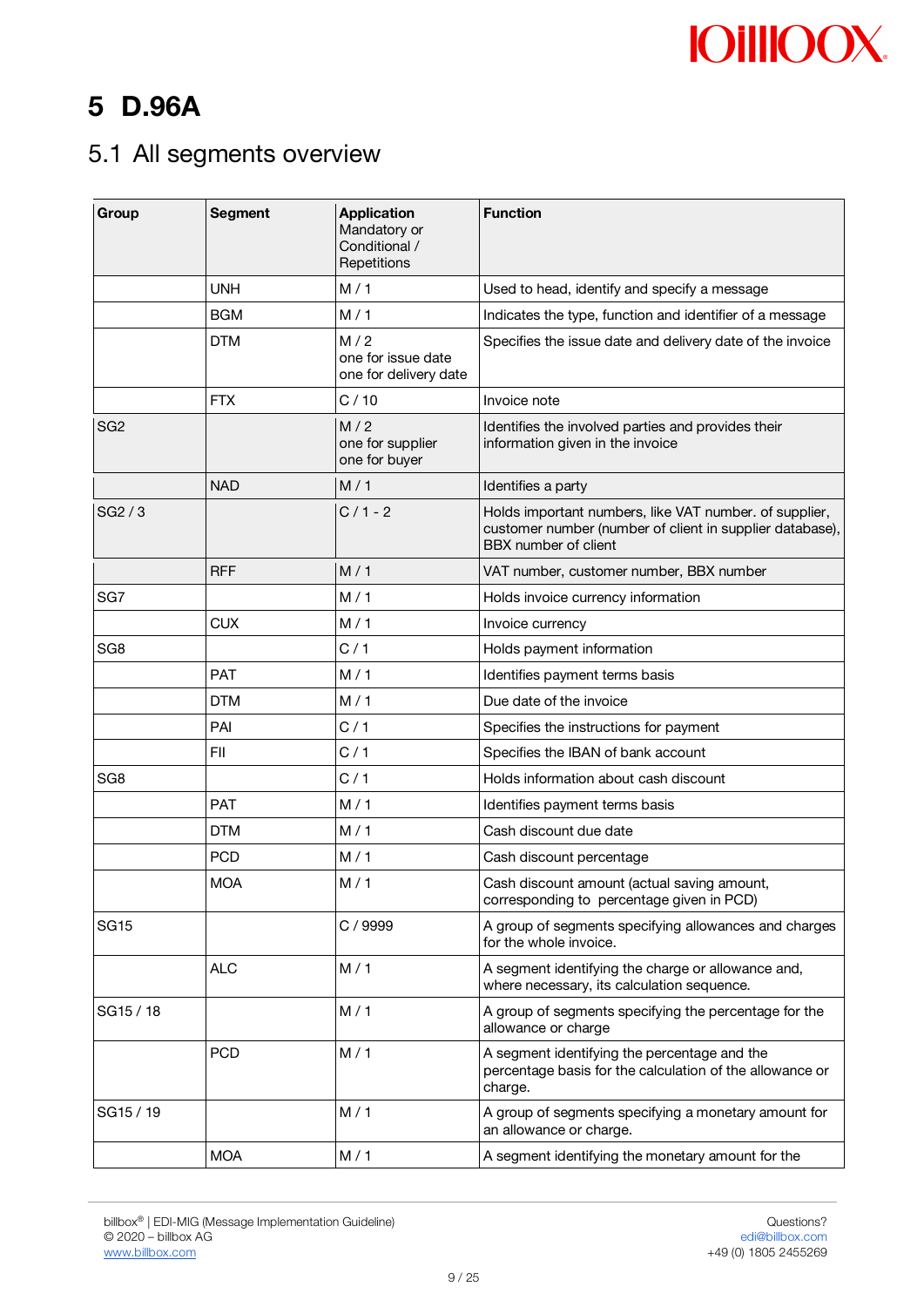|                   |            |                                                                                                                              | allowance or charge.                                                                                                                                  |  |  |
|-------------------|------------|------------------------------------------------------------------------------------------------------------------------------|-------------------------------------------------------------------------------------------------------------------------------------------------------|--|--|
| SG15 / 21         |            | C/1                                                                                                                          | A group of segments specifying tax related information<br>for the allowance or charge and, when necessary.                                            |  |  |
| M/1<br><b>TAX</b> |            |                                                                                                                              | A segment specifying the tax type, category and rate, or<br>exemption, related to the allowance or charge.                                            |  |  |
| <b>SG25</b>       |            | C / 99999, at least 1                                                                                                        | Holds line item information, including subgroups                                                                                                      |  |  |
|                   | LIN        | M/1                                                                                                                          | A segment identifying the line item - mainly line item<br>position                                                                                    |  |  |
|                   | <b>PIA</b> | M/1                                                                                                                          | A segment providing additional identification - mainly<br>article number                                                                              |  |  |
|                   | <b>IMD</b> | M/1                                                                                                                          | A segment providing line item name                                                                                                                    |  |  |
|                   | QTY        | M/1                                                                                                                          | A segment identifying the quantity and unit                                                                                                           |  |  |
| SG25 / 26         |            | M/1                                                                                                                          | Holds total monetary amount of line item                                                                                                              |  |  |
|                   | <b>MOA</b> | M/1                                                                                                                          | Total monetary amount (unit price * quantity)                                                                                                         |  |  |
| SG25 / 28         |            | M/1                                                                                                                          | Holds unit price of the line item                                                                                                                     |  |  |
|                   | PRI        | M/1                                                                                                                          | Unit price                                                                                                                                            |  |  |
| SG25 / 29         |            | C/1                                                                                                                          |                                                                                                                                                       |  |  |
|                   | <b>RFF</b> | M/1                                                                                                                          | Used to specify delivery note number                                                                                                                  |  |  |
|                   | <b>DTM</b> | M/1                                                                                                                          | Used to specify delivery note date                                                                                                                    |  |  |
| SG25 / 33         |            | M/1                                                                                                                          | Holds VAT of the line item                                                                                                                            |  |  |
|                   | <b>TAX</b> | M/1                                                                                                                          | VAT in %                                                                                                                                              |  |  |
| SG25 / 38         |            | C / 9999                                                                                                                     | A group of segments specifying allowances and charges<br>for the line item where this is different to or not specified<br>within the heading section. |  |  |
|                   | <b>ALC</b> | M/1                                                                                                                          | A segment identifying the charge or allowance and,<br>where necessary its calculation sequence.                                                       |  |  |
| SG25 / 38 / 40    |            | M/1                                                                                                                          | A group of segments specifying the percentage for the<br>allowance or charge                                                                          |  |  |
|                   | <b>PCD</b> | M/1                                                                                                                          | A segment identifying the percentage and the<br>percentage basis for the calculation of the allowance or<br>charge.                                   |  |  |
| SG25 / 38 / 41    |            | M/1                                                                                                                          | A group of segments specifying a monetary amount for<br>an allowance or charge.                                                                       |  |  |
|                   | <b>MOA</b> | M/1                                                                                                                          | A segment identifying the monetary amount for the<br>allowance or charge.                                                                             |  |  |
| <b>SG48</b>       |            | M/3<br>one for total invoice<br>net amount<br>one for total invoice<br>taxes amount<br>one for total invoice<br>gross amount | Specifies total amounts of the invoice                                                                                                                |  |  |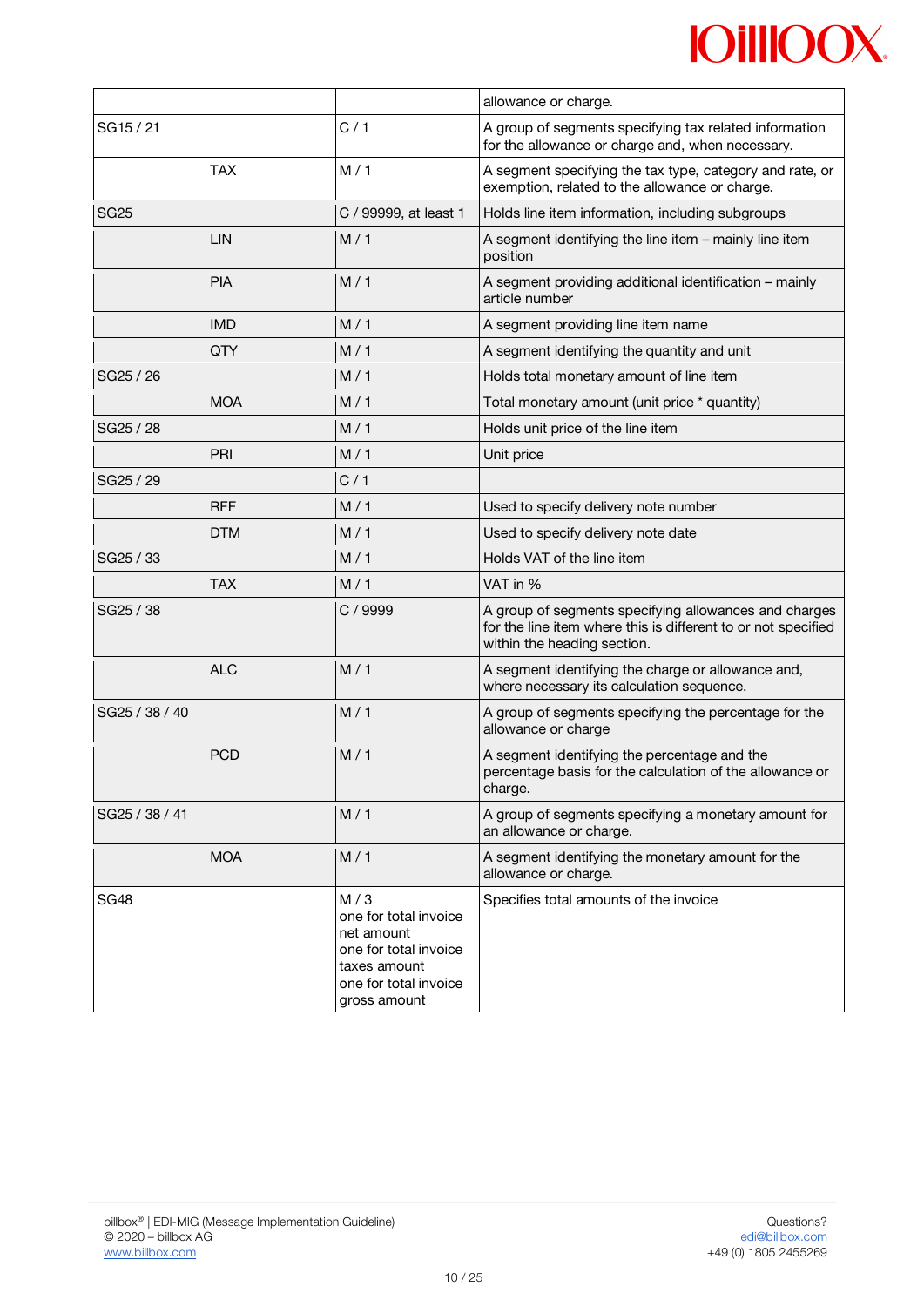## 5.2 UNH

| UNH+111222+INVOIC:D:96A::' |                                     |                                                             |                                 |                                                                                                                       |  |  |
|----------------------------|-------------------------------------|-------------------------------------------------------------|---------------------------------|-----------------------------------------------------------------------------------------------------------------------|--|--|
| <b>Element</b>             | <b>Name</b>                         | Application<br>Mandatory or<br>Conditional /<br>Repetitions | <b>Example data Description</b> |                                                                                                                       |  |  |
| e0062                      | Message reference number            | M/1                                                         | 111222                          | Unique string assigned by the sender, this<br>string has to be seen in the end on the<br>message, in the UNT segment. |  |  |
| s009/e0065                 | Message type identifier             | M/1                                                         | INVOIC                          | Has to be "INVOIC"                                                                                                    |  |  |
| s009/e0052                 | Message type version number         | M/1                                                         | D                               | Has to be "D"                                                                                                         |  |  |
| s009/e0054                 | Message type release number   M / 1 |                                                             | 96A                             | Has to be "96A"                                                                                                       |  |  |

# 5.3 BGM

| BGM+380+12345678' |                           |                                                                    |              |                                                                                                                                                                 |  |  |
|-------------------|---------------------------|--------------------------------------------------------------------|--------------|-----------------------------------------------------------------------------------------------------------------------------------------------------------------|--|--|
| <b>Element</b>    | <b>Name</b>               | <b>Application</b><br>Mandatory or<br>Conditional /<br>Repetitions | Example data | <b>Description</b>                                                                                                                                              |  |  |
| c002/e1001        | Document / message code   | M/1                                                                | 380          | Has to be:<br>380 - invoice<br>381 – credit note<br>84 - debit note related to financial<br>adjustments<br>83 - credit note related to financial<br>adjustments |  |  |
| e1004             | Document / message number | M/1                                                                | 12345678     | Used for document number                                                                                                                                        |  |  |

# 5.4 DTM

| <b>Element</b> | <b>Name</b>           | <b>Application</b><br>Mandatory or<br>Conditional / |          | <b>Example data Description</b>                                    |
|----------------|-----------------------|-----------------------------------------------------|----------|--------------------------------------------------------------------|
|                |                       | Repetitions                                         |          |                                                                    |
| c507/e2005     | Date period qualifier | M/1                                                 | 35       | Has to be:<br>3 – invoice issue date<br>35 – invoice delivery date |
| c507/e2380     | Date period           | M/1                                                 | 20130718 | Date itself                                                        |
| c507/e2379     | Date period format    | M/1                                                 | 102      | $102 = CCYYMMDD$                                                   |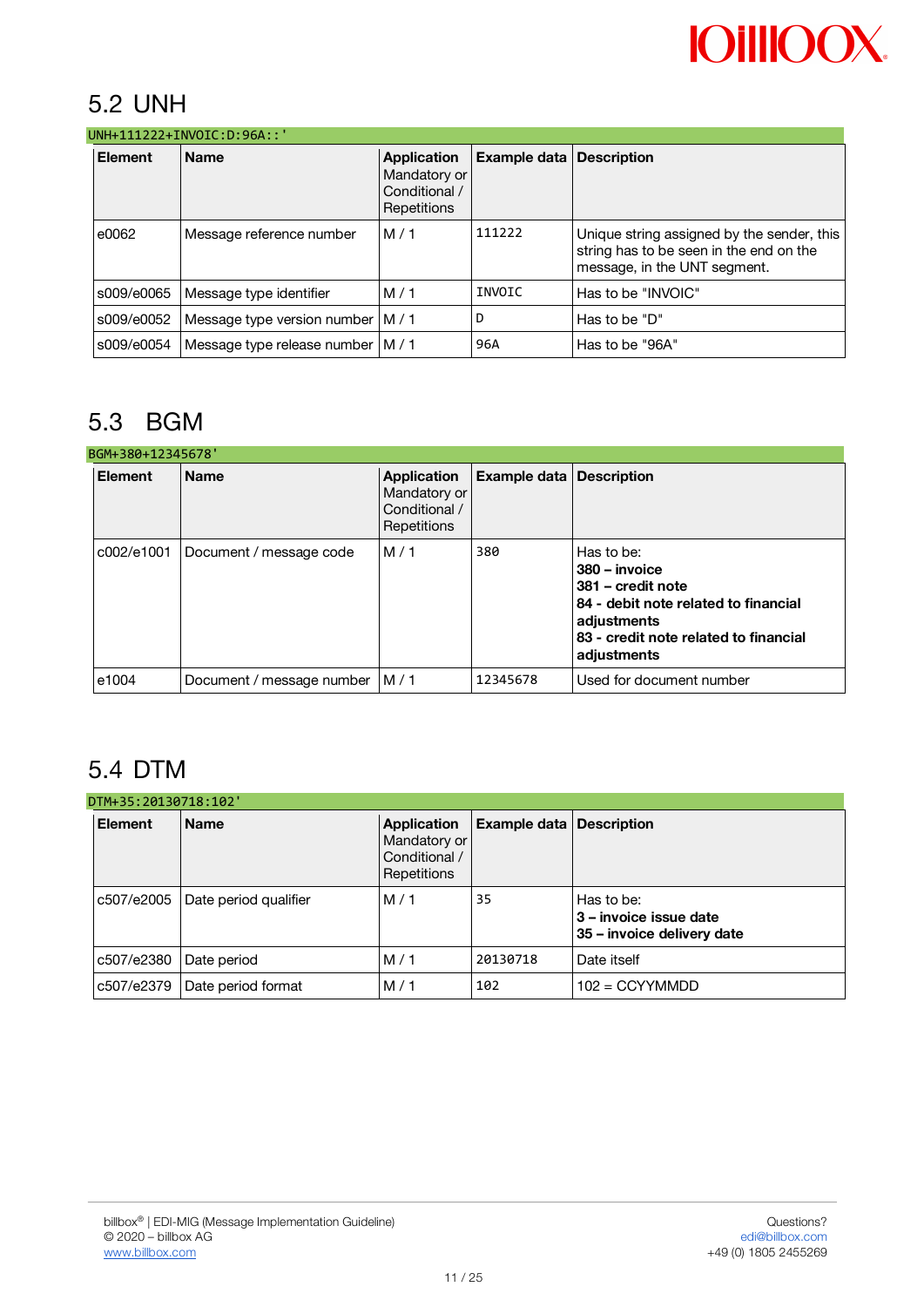# **OillOO**

# 5.5 FTX

FTX+ZZZ+++This is some invoice note, which: is divided after 70 characters. More FTX?+ZZZ: can be used.' **Element Name Application Example data Description**

|       |                         | Mandatory or<br>Conditional /<br>Repetitions |                              |                                      |
|-------|-------------------------|----------------------------------------------|------------------------------|--------------------------------------|
| e4451 | Text subject qualifier  | M/1                                          | ZZZ                          | Has to be:<br>ZZZ - mutually defined |
|       | l c108/e4440 IFree text | $M/1 - 5$                                    | This is some<br>invoice note | 70 chars per element                 |

# 5.6 SG2 / NAD

|                         | NAD+SU+++Very long supp:lier name' |                                                             |                                 |                                           |  |  |  |
|-------------------------|------------------------------------|-------------------------------------------------------------|---------------------------------|-------------------------------------------|--|--|--|
| <b>Element</b>          | <b>Name</b>                        | Application<br>Mandatory or<br>Conditional /<br>Repetitions | <b>Example data Description</b> |                                           |  |  |  |
| e3035                   | Party qualifier                    | M/1                                                         | SU                              | Has to be:<br>SU – supplier<br>BY - buyer |  |  |  |
| c080/e3036   Party name |                                    | $M/1 - 5$                                                   |                                 | 35 chars per element                      |  |  |  |

# 5.7 SG2 / SG3 / RFF

| RFF+VA: DE12345678' |                     |                                                                    |                     |                                                                                                                                                                    |  |  |
|---------------------|---------------------|--------------------------------------------------------------------|---------------------|--------------------------------------------------------------------------------------------------------------------------------------------------------------------|--|--|
| <b>Element</b>      | <b>Name</b>         | <b>Application</b><br>Mandatory or<br>Conditional /<br>Repetitions | <b>Example data</b> | <b>Description</b>                                                                                                                                                 |  |  |
| c506/e1153          | Reference qualifier | M/1                                                                | VA                  | For SU has to be:<br>$VA$ – supplier (M / 1)<br>For BY has to be:<br>ZZZ - mutually defined - billbox number (M /<br>1)<br>IT – internal customer number $(C / 1)$ |  |  |
| c506/e1154          | Reference number    | M/1                                                                | DE12345678          | number itself, country prefix (here "DE" has to be<br>present)                                                                                                     |  |  |

Please note, that we process invoices with filled segment RFF+ZZZ' (billbox-no.) only. If you want to establish invoices/credit notes, but the billbox-no. is not present, please ask your billbox-support contact. We will provide you tables which contain all our common client's addresses.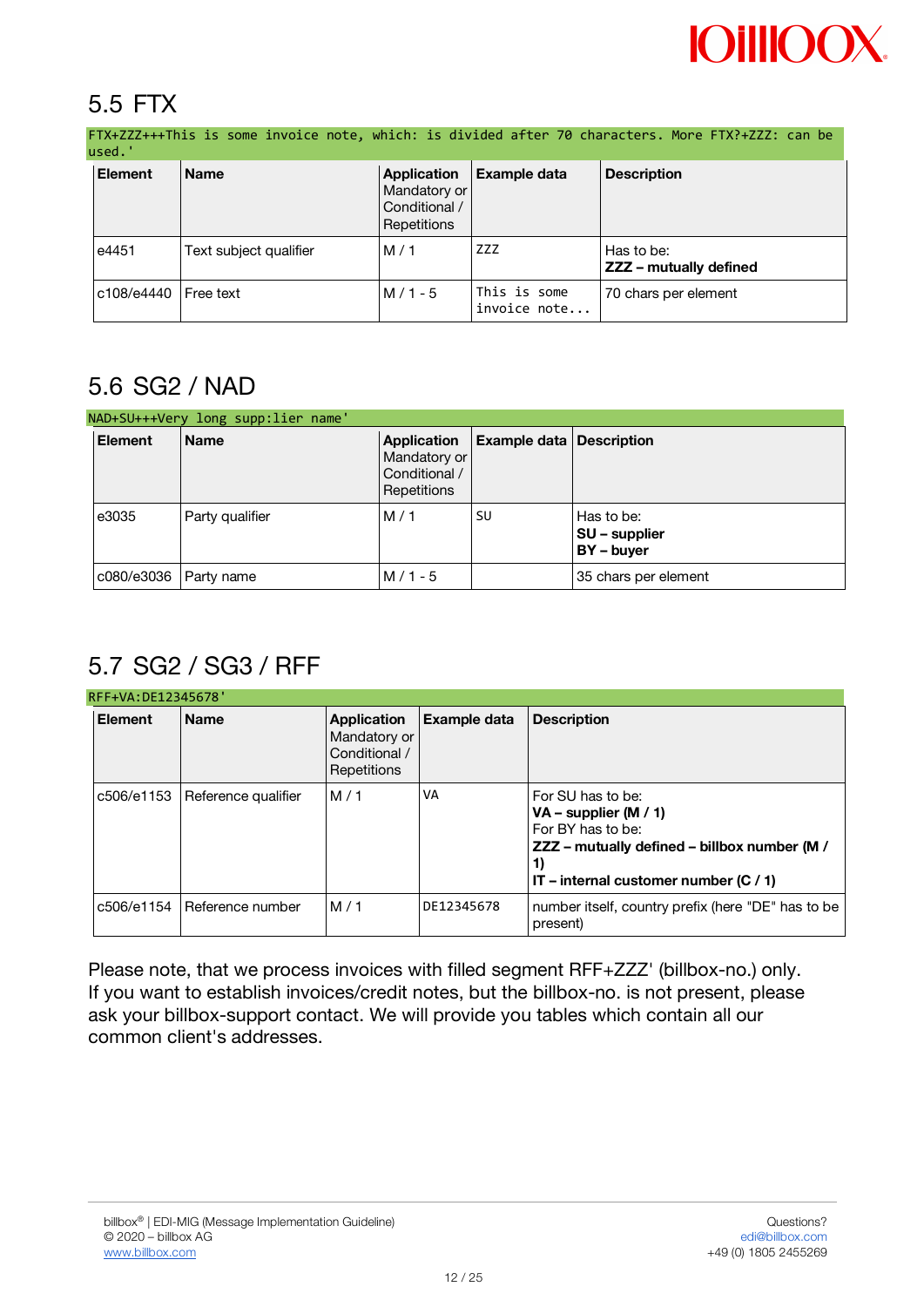

## 5.8 SG7 / CUX

| $CUX+2:EUR'$ |  |
|--------------|--|
|--------------|--|

| LUA+Z:EUR      |                               |                                                                           |                     |                                     |  |
|----------------|-------------------------------|---------------------------------------------------------------------------|---------------------|-------------------------------------|--|
| <b>Element</b> | <b>Name</b>                   | <b>Application</b><br>Mandatory or<br>Conditional /<br><b>Repetitions</b> | <b>Example data</b> | <b>Description</b>                  |  |
| c504/e6347     | Currency details<br>qualifier | M/1                                                                       |                     | Has to be<br>2 - reference currency |  |
|                | c504/e6345 Currency code      | M/1                                                                       | <b>EUR</b>          | Accepted values EUR, CHF, USD       |  |

# 5.9 SG8 – Payment information

### 5.9.1 SG8 / PAT

| PATH'          |                                 |                                                             |                     |                                            |  |  |
|----------------|---------------------------------|-------------------------------------------------------------|---------------------|--------------------------------------------|--|--|
| <b>Element</b> | <b>Name</b>                     | Application<br>Mandatory or<br>Conditional /<br>Repetitions | <b>Example data</b> | <b>Description</b>                         |  |  |
| e4279          | Payment terms<br>type qualifier | M/1                                                         |                     | Has to be<br>1 – basic<br>  3 – fixed date |  |  |

### 5.9.2 SG8 / DTM

#### DTM+140:20130718:102'

DTM segment in SG8 payment group is completely same as general DTM segment (above), the only difference is, that element **c507/e2005** needs to obtain value **140** – payment due date.

### 5.9.3 SG8 / PAI

When you decide to not to supply this segment, payment type (and consequently IBAN) will be derived from yours and buyer's contract setting on our side.

| $PAI+: 142'$   |                            |                                                             |                     |                                                                                    |  |
|----------------|----------------------------|-------------------------------------------------------------|---------------------|------------------------------------------------------------------------------------|--|
| <b>Element</b> | <b>Name</b>                | Application<br>Mandatory or<br>Conditional /<br>Repetitions | <b>Example data</b> | <b>Description</b>                                                                 |  |
| c534/e4461     | Payment means code   M / 1 |                                                             | 42                  | Has to be<br>$10 - in cash$<br>31 - debit transfer<br>42 - payment to bank account |  |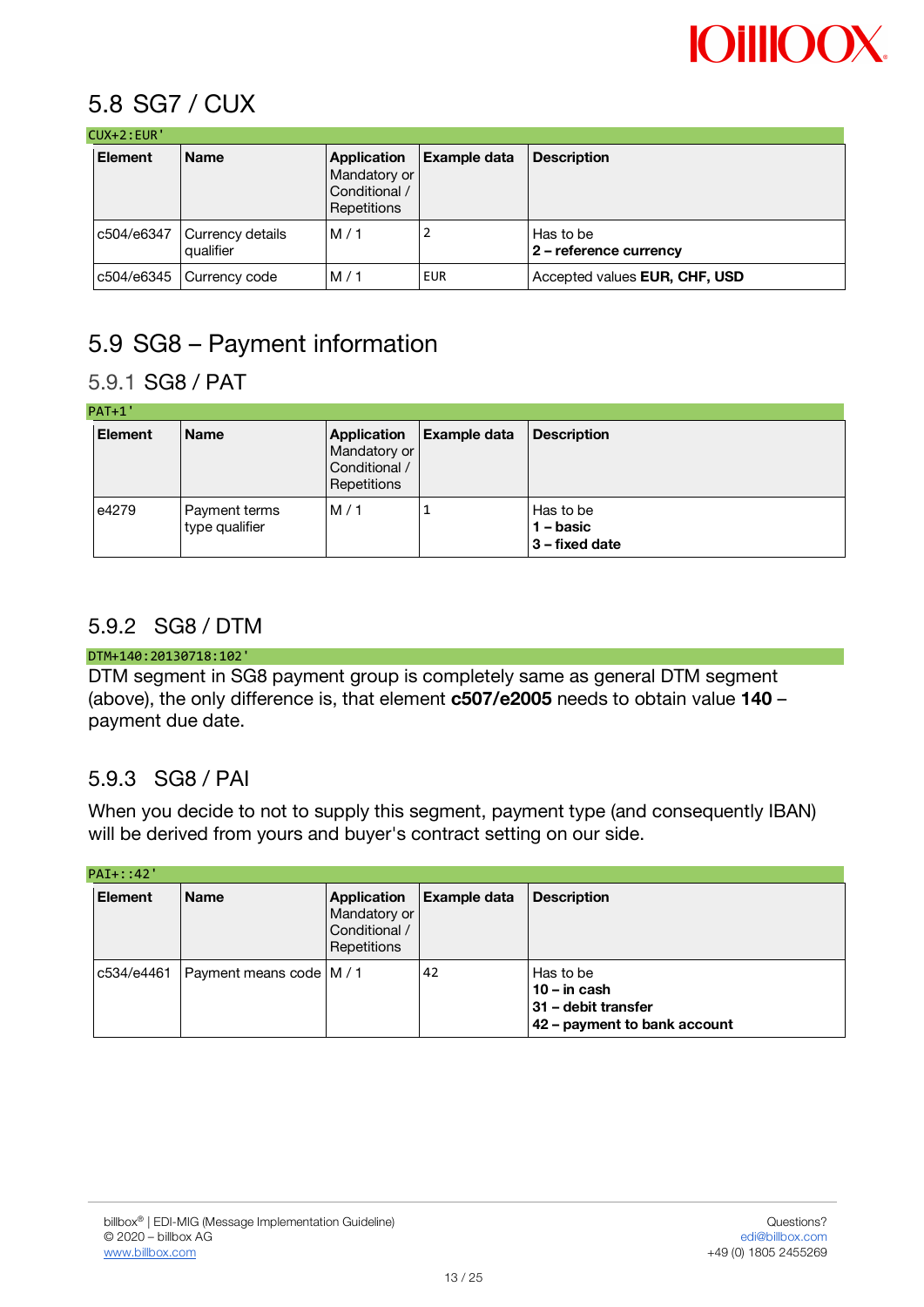

#### 5.9.4 SG8 / FII

If **e4461** in **SG8 / PAI** has value **31** – debit transfer or **42** – payment to bank account, IBAN is expected. In both cases IBAN is representing bank account of supplying party to which this invoice should be paid.

|                | FII+SU+DE89370400440532013000'         |                                                             |                        |                                   |  |  |
|----------------|----------------------------------------|-------------------------------------------------------------|------------------------|-----------------------------------|--|--|
| <b>Element</b> | <b>Name</b>                            | Application<br>Mandatory or<br>Conditional /<br>Repetitions | <b>Example data</b>    | <b>Description</b>                |  |  |
| e3035          | Party qualifier                        | M/1                                                         | SU                     | Has to be<br><b>SU</b> – supplier |  |  |
| c078/e3194     | <b>Account number -</b><br><b>IBAN</b> | M/1                                                         | DE89370400440532013000 | <b>IBAN of bank Account</b>       |  |  |

## 5.10 SG8 – Cash discount information (for prompt payment)

#### Only one cash discount is supported!

When cash discount is not supplied, it may be derived from yours and buyer's contract setting on our side.

#### **5.10.1** SG8 / PAT

| <b>PAT+22'</b> |                                 |                                              |                            |                            |  |
|----------------|---------------------------------|----------------------------------------------|----------------------------|----------------------------|--|
| <b>Element</b> | <b>Name</b>                     | Mandatory or<br>Conditional /<br>Repetitions | Application   Example data | Description                |  |
| e4279          | Payment terms<br>type qualifier | M/1                                          |                            | Has to be<br>22 – discount |  |

### 5.10.2 SG8 / DTM

#### DTM+12:20130715:102'

DTM segment in SG8 payment group is completely same as general DTM segment (above), the only difference is, that element **c507/e2005** needs to obtain value **12** – Terms discount due date.

#### 5.10.3 SG8 / PCD

| PCD+12:5.8'    |                                   |                                                             |                     |                            |  |  |
|----------------|-----------------------------------|-------------------------------------------------------------|---------------------|----------------------------|--|--|
| <b>Element</b> | <b>Name</b>                       | Application<br>Mandatory or<br>Conditional /<br>Repetitions | <b>Example data</b> | <b>Description</b>         |  |  |
|                | c501/e5245   Percentage qualifier | M/1                                                         | 12                  | Has to be<br>12 - discount |  |  |
| c501/e5482     | Percentage                        | M/1                                                         | 5.8                 | Percentage                 |  |  |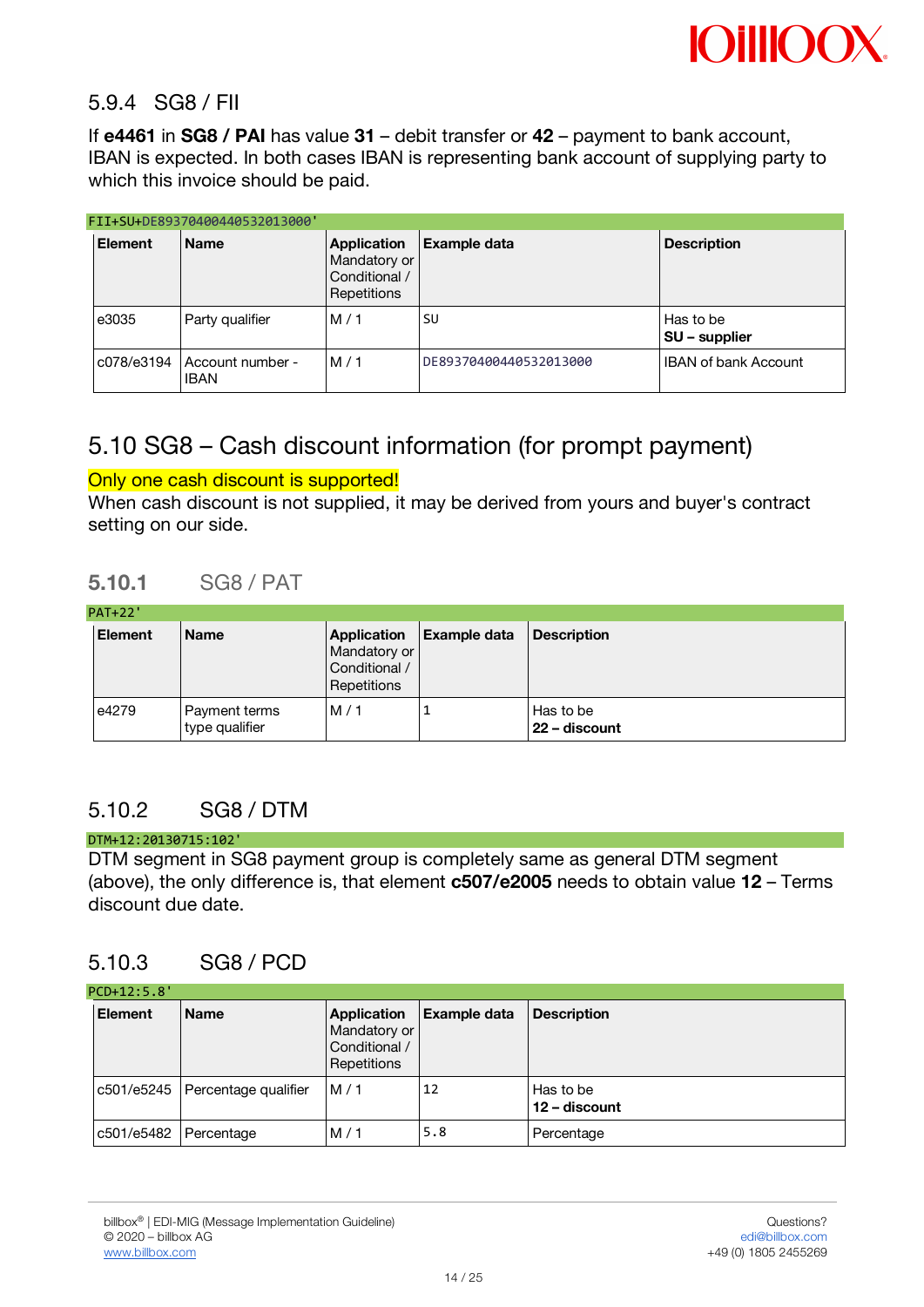

### 5.10.4 SG8 / MOA

#### $MOL+52:A.84'$

| .<br><b>Element</b> | <b>Name</b>                                    | Application<br>Mandatory or<br>Conditional /<br>Repetitions | <b>Example data</b> | <b>Description</b>                |
|---------------------|------------------------------------------------|-------------------------------------------------------------|---------------------|-----------------------------------|
|                     | c516/e5025   Monetary amount<br>type qualifier | M/1                                                         | 52                  | Has to be<br>52 – discount amount |
|                     | c516/e5004   Monetary amount                   | M/1                                                         | 0.84                | Amount of discount itself         |

# 5.11 SG15 – Allowances or Charges (ALC)

You can provide a discount on invoice level. To handle the discount correctly, the following requirements need to be matched:

- Always provide a discount rate (PCD) and a discount amount (MOA).
- Please provide a discount for each TAX rate
- The final amounts in the invoice "footer" need to respect this discount. This means, that the final amounts in MOA+77, MOA+124 and MOA+125 should already be deducted by the discount amount!

#### 5.11.1 SG15 / ALC

| $ALC+A++1'$     |                                          |                                                                    |              |                                                                           |  |  |  |
|-----------------|------------------------------------------|--------------------------------------------------------------------|--------------|---------------------------------------------------------------------------|--|--|--|
| <b>AElement</b> | <b>Name</b>                              | <b>Application</b><br>Mandatory or<br>Conditional /<br>Repetitions | Example data | <b>Description</b>                                                        |  |  |  |
| e5463           | Allowance or Charge   M / 1<br>qualifier |                                                                    | А            | $A =$ Allowance (e.g. "Discount")<br>$C =$ Charge (e.g. "Transport Cost") |  |  |  |

### 5.11.2 SG15 / SG18 / PCD

| $PCD+1:2.5'$          |                                   |                                                             |                     |                                                          |  |  |
|-----------------------|-----------------------------------|-------------------------------------------------------------|---------------------|----------------------------------------------------------|--|--|
| <b>Element</b>        | <b>Name</b>                       | Application<br>Mandatory or<br>Conditional /<br>Repetitions | <b>Example data</b> | <b>Description</b>                                       |  |  |
|                       | c501/e5245   Percentage qualifier | M/1                                                         |                     | 1 - allowance<br>$2$ – charge<br>3 - allowance or charge |  |  |
| c501/e5482 Percentage |                                   | M/1                                                         | 2.5                 | Percentage                                               |  |  |

## 5.11.3 SG15 / SG19 / MOA

| MOA+8:2.50' |                              |                                              |                            |                    |  |  |  |  |
|-------------|------------------------------|----------------------------------------------|----------------------------|--------------------|--|--|--|--|
| Element     | l Name                       | Mandatory or<br>Conditional /<br>Repetitions | Application   Example data | <b>Description</b> |  |  |  |  |
|             | c516/e5025   Monetary amount | M/1                                          | 8                          | Has to be          |  |  |  |  |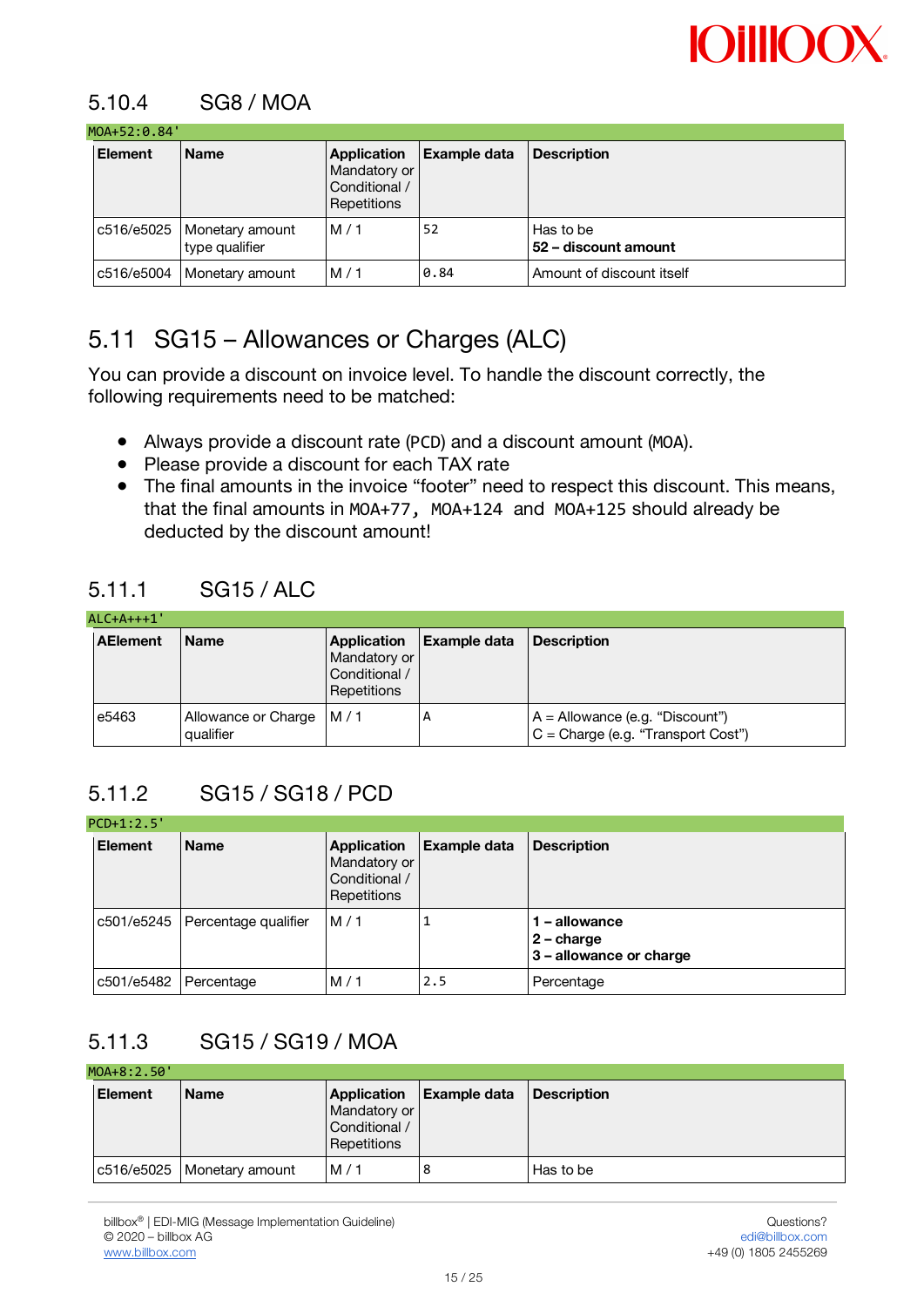| type qualifier               |    |      | 8 – Allowance or charge amount |
|------------------------------|----|------|--------------------------------|
| c516/e5004   Monetary amount | M/ | 2.50 | Amount                         |

### 5.11.4 SG15 / SG21 / TAX

|                | $TAX+7+VAT++$ ::19'    |                                                             |              |                                    |  |  |  |  |
|----------------|------------------------|-------------------------------------------------------------|--------------|------------------------------------|--|--|--|--|
| <b>Element</b> | <b>Name</b>            | Application<br>Mandatory or<br>Conditional /<br>Repetitions | Example data | <b>Description</b>                 |  |  |  |  |
| e5283          | Tax function qualifier | M/1                                                         |              | Has to be<br>7 - tax               |  |  |  |  |
| c241/e5153     | Tax type code          | M/1                                                         | <b>VAT</b>   | Has to be<br>VAT - value added tax |  |  |  |  |
| c243/e5278     | Tax rate               | M/1                                                         | 19           | Tax rate as percentage             |  |  |  |  |

## 5.12 SG25 / LIN

We expect position number to be supplied for every line item, as we print it on PDF for buyer. Sequence should start with 1 and should be consecutive. We will reject file with incorrect LIN sequence.

#### **Valid sequence:**

|  |                           |  | 1, 2, 3, 4, 5, 6          |
|--|---------------------------|--|---------------------------|
|  | <b>Invalid sequences:</b> |  |                           |
|  |                           |  | $1, 1, 1, 2, 3, 4 \ldots$ |
|  |                           |  | $2, 3, 4, 5, 6, 7 \ldots$ |
|  |                           |  | $1, 2, 3, 5, 6, 7 \ldots$ |

#### $L$  TN $+1$ <sup>'</sup>

| <b>Element</b> | <b>Name</b>      | Application<br>Mandatory or<br>Conditional /<br>Repetitions | <b>Example data</b> | <b>Description</b>                                            |
|----------------|------------------|-------------------------------------------------------------|---------------------|---------------------------------------------------------------|
| e1082          | Line item number | M/1                                                         |                     | Used for provide an order of line items<br>(position number). |

## 5.13 SG25 / PIA

|                | PIA+1+123456:SA'                                    |                                                             |                     |                                             |  |  |  |  |
|----------------|-----------------------------------------------------|-------------------------------------------------------------|---------------------|---------------------------------------------|--|--|--|--|
| <b>Element</b> | <b>Name</b>                                         | Application<br>Mandatory or<br>Conditional /<br>Repetitions | <b>Example data</b> | <b>Description</b>                          |  |  |  |  |
| e4347          | Product identification IM / 1<br>function qualifier |                                                             |                     | Has to be<br>l – additional identification  |  |  |  |  |
| c212/e7140     | Line item number                                    | M/1                                                         | 123456              | Article number                              |  |  |  |  |
| c212/e7143     | Line item number<br>type                            | M/1                                                         | SA                  | Has to be<br>SA - supplier's article number |  |  |  |  |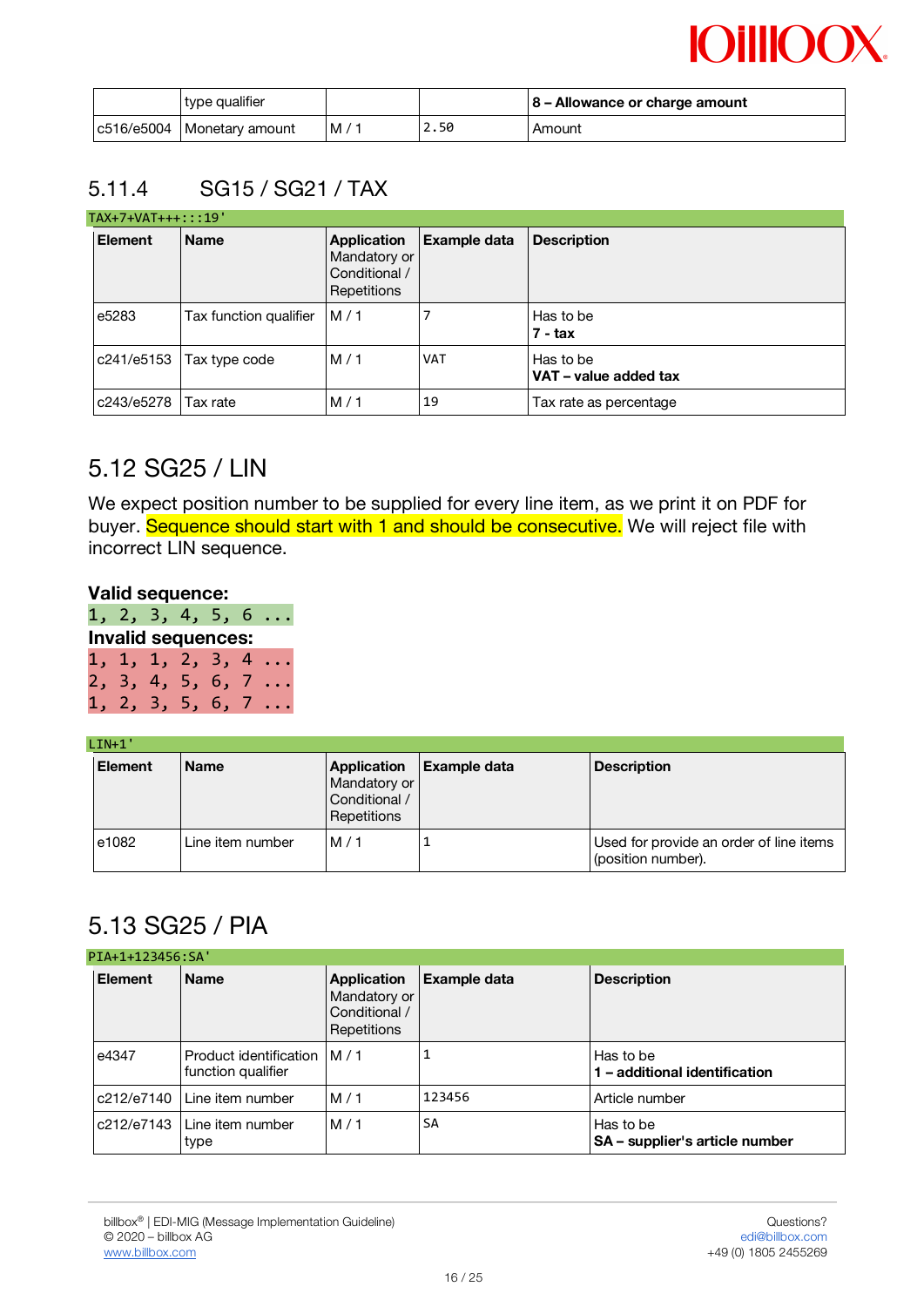

## 5.14 SG25 / IMD

We do not expect any "fictive" line items to be sent by your side, see example 6.4.

#### IMD+A++:::Sprite 1l'

|                | INDIATTJPLICE II              |                                                             |                     |                                             |  |  |  |  |
|----------------|-------------------------------|-------------------------------------------------------------|---------------------|---------------------------------------------|--|--|--|--|
| <b>Element</b> | <b>Name</b>                   | Application<br>Mandatory or<br>Conditional /<br>Repetitions | <b>Example data</b> | <b>Description</b>                          |  |  |  |  |
| e7077          | Item description type   M / 1 |                                                             | А                   | Has to be<br>A – Free-form long description |  |  |  |  |
|                | c273/e7008  ltem description  | $M/1 - 2$                                                   | Sprite 11           | 35 chars per element                        |  |  |  |  |

### 5.15 SG25 / QTY

Please be aware, that we support only **47** as a quantity qualifier. Any other value (i.e. **192 – Free goods quantity**) won't be recognized as valid.

| OTY+47:2:PCE'  |                    |                                                             |                     |                                     |  |  |  |
|----------------|--------------------|-------------------------------------------------------------|---------------------|-------------------------------------|--|--|--|
| <b>Element</b> | <b>Name</b>        | Application<br>Mandatory or<br>Conditional /<br>Repetitions | <b>Example data</b> | <b>Description</b>                  |  |  |  |
| c186/e6063     | Quantity qualifier | M/1                                                         | 47                  | Has to be<br>47 - invoiced quantity |  |  |  |
| c186/e6060     | Quantity           | M/1                                                         | ∠                   | Quantity                            |  |  |  |
| c186/e6411     | Measure unit       | M/1                                                         | <b>PCE</b>          | Units                               |  |  |  |

# 5.16 SG25 / SG26 / MOA

|                | MOA+203:92.00'                                 |                                                             |              |                                                                |  |  |  |  |
|----------------|------------------------------------------------|-------------------------------------------------------------|--------------|----------------------------------------------------------------|--|--|--|--|
| <b>Element</b> | <b>Name</b>                                    | Application<br>Mandatory or<br>Conditional /<br>Repetitions | Example data | <b>Description</b>                                             |  |  |  |  |
|                | c516/e5025   Monetary amount<br>type qualifier | M/1                                                         | 203          | Has to be<br>203 – Line item amount (unit price *<br>quantity) |  |  |  |  |
|                | c516/e5004   Monetary amount                   | M/1                                                         | 92.00        | Amount                                                         |  |  |  |  |

# 5.17 SG25 / SG28 / PRI

PRI, as a unit price, should be always non-negative. If you express negative PRI value in your interchange, we will negate it along with QTY.

| PRI+AAA: 46.00 |             |              |                          |                    |  |  |  |  |
|----------------|-------------|--------------|--------------------------|--------------------|--|--|--|--|
| l Element      | <b>Name</b> | Mandatory or | Application Example data | <b>Description</b> |  |  |  |  |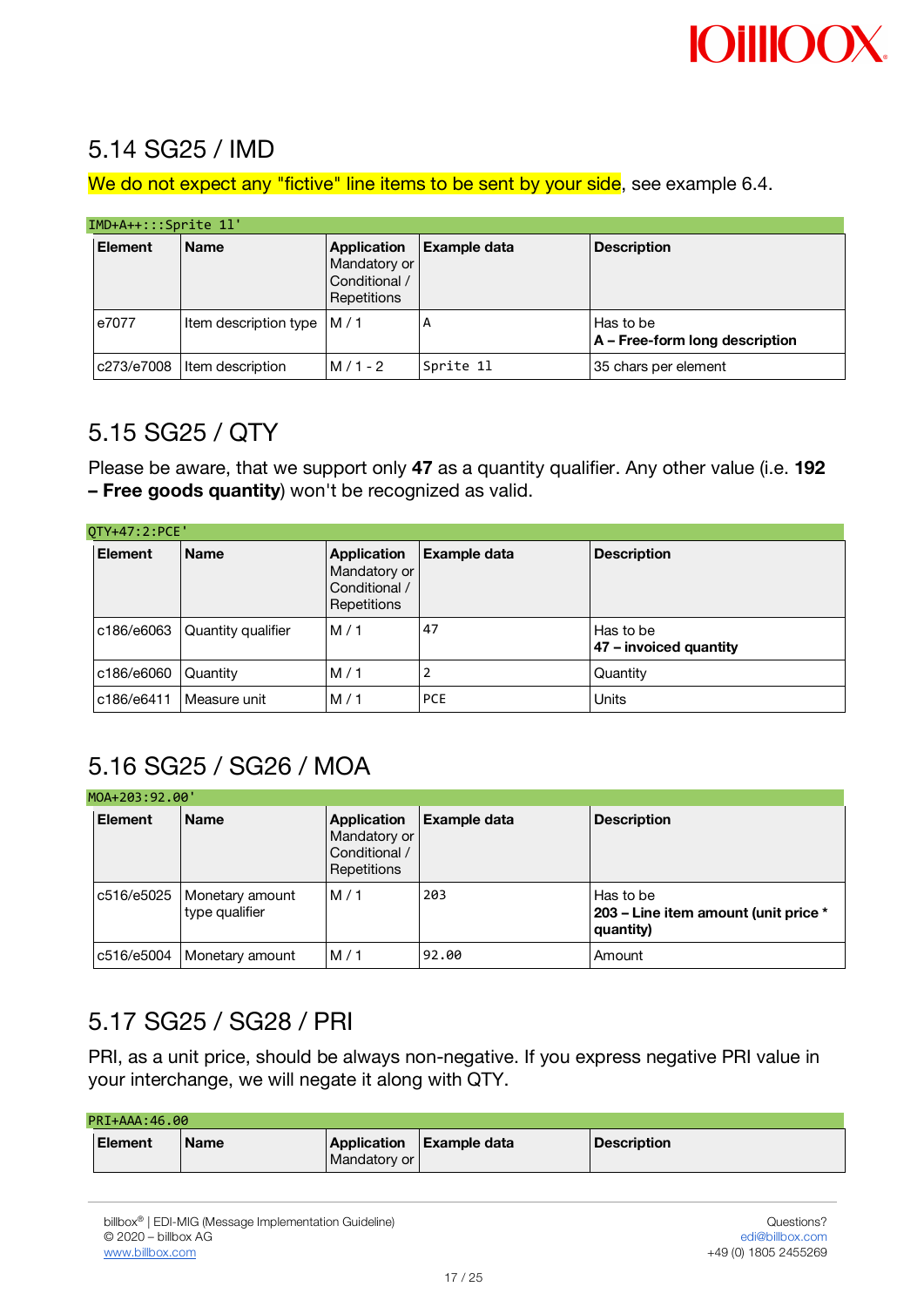

|                  |                              | Conditional /<br>Repetitions |       |                                      |
|------------------|------------------------------|------------------------------|-------|--------------------------------------|
|                  | c509/e5125   Price qualifier | M/1                          | AAA   | Has to be<br>  AAA – calculation net |
| c509/e5118 Price |                              | M/1                          | 46.00 | Unit price                           |

## 5.18 SG25 / SG29 / RFF

You can express delivery note number (and date in segment below) per each line item. When you do so, line items will be grouped by deliveries on buyer's invoice PDF, which we generate.

When you decide to specify delivery notes, you have to specify them for every line item in the invoice. It's not possible to specify delivery notes for only some line items within invoice. Of course, you can send one invoice with delivery notes specified and one without.

When you are using this segment. LIN segment is still telling us the order of line items on the invoice. Normally, line items are ordered by LIN on the PDF. But with delivery notes grouping, we need to obtain line items in a way as example 6.5 shows.

| RFF+D0:889900' |                                |                                                                    |              |                                        |  |  |
|----------------|--------------------------------|--------------------------------------------------------------------|--------------|----------------------------------------|--|--|
| Element        | <b>Name</b>                    | <b>Application</b><br>Mandatory or<br>Conditional /<br>Repetitions | Example data | <b>Description</b>                     |  |  |
|                | c506/e1153 Reference qualifier | M/1                                                                | DQ           | Has to be<br>DQ - Delivery note number |  |  |
| c506/e1154     | l Reference number             | M/1                                                                | 889900       | number itself                          |  |  |

## 5.19 SG25 / SG29 / DTM

#### DTM+35:20130501:102'

DTM segment in SG29 group is completely same as general DTM segment (above), the only difference is, that element **c507/e2005** needs to obtain value **35** – delivery date.

This segment is **mandatory** for RFF = DQ, in other words – delivery date is mandatory when delivery note number is specified in **SG25/SG29/RFF**.

## 5.20 SG25 / SG33 / TAX

| $TAX+7+VAT++$ ::19' |                               |                                                             |                     |                        |  |
|---------------------|-------------------------------|-------------------------------------------------------------|---------------------|------------------------|--|
| <b>Element</b>      | <b>Name</b>                   | Application<br>Mandatory or<br>Conditional /<br>Repetitions | <b>Example data</b> | <b>Description</b>     |  |
| e <sub>5283</sub>   | Tax function qualifier $/M/1$ |                                                             |                     | Has to be<br>$7 - tax$ |  |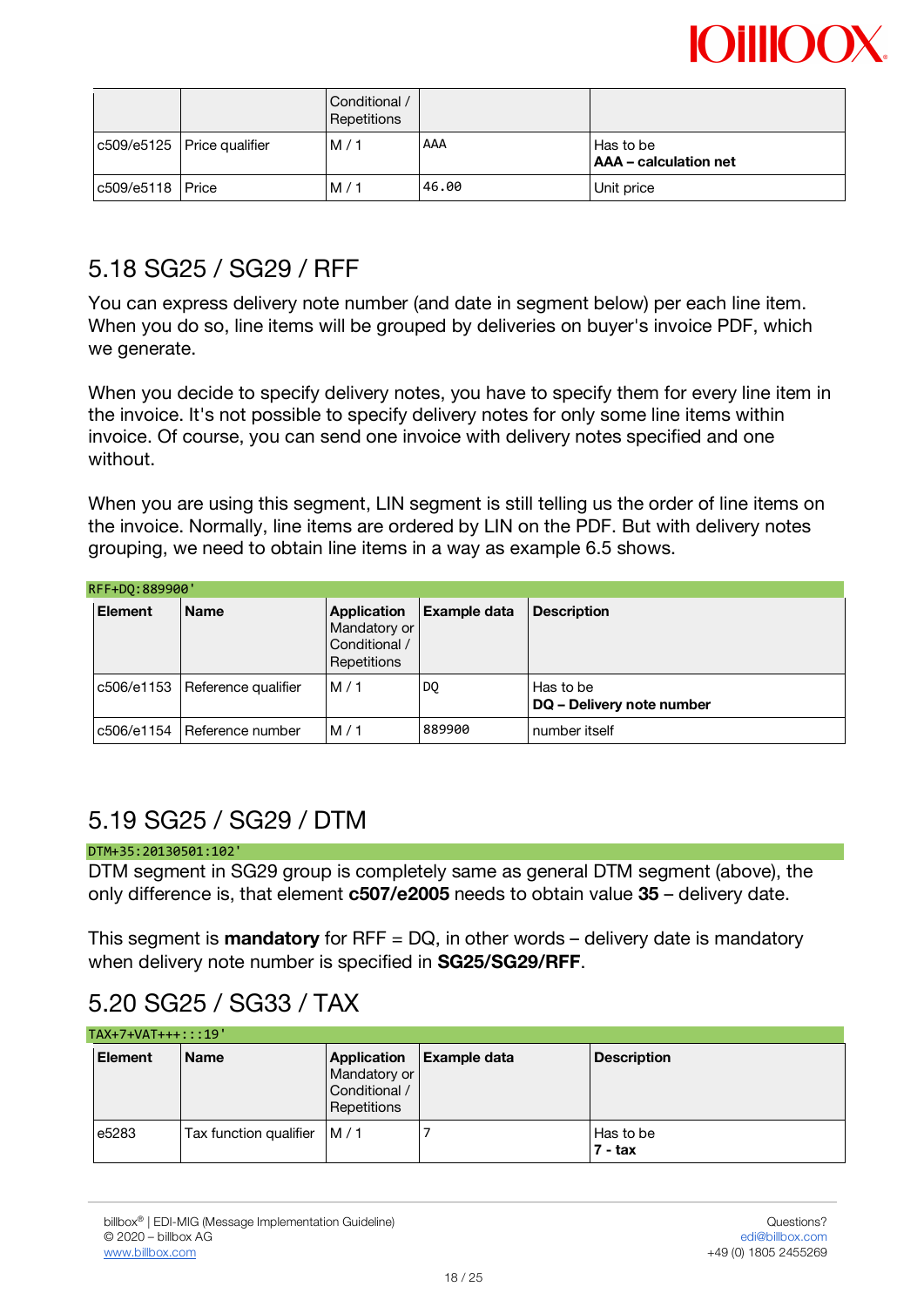

|                       | $ c241/e5153 $ Tax type code | M/ | <b>VAT</b> | Has to be<br>VAT - value added tax |
|-----------------------|------------------------------|----|------------|------------------------------------|
| c243/e5278   Tax rate |                              | M/ | 19         | Tax rate as percentage             |

# 5.21 SG25 / SG38 / ALC

| $ALC+A++1'$    |                                          |                                                             |                     |                                                                         |
|----------------|------------------------------------------|-------------------------------------------------------------|---------------------|-------------------------------------------------------------------------|
| <b>Element</b> | <b>Name</b>                              | Application<br>Mandatory or<br>Conditional /<br>Repetitions | <b>Example data</b> | <b>Description</b>                                                      |
| e5463          | Allowance or Charge   M / 1<br>qualifier |                                                             | А                   | A = Allowance (e.g. "Discount")<br>$C =$ Charge (e.g. "Transport Cost") |

# 5.22 SG25 / SG38 / SG40 / PCD

#### $DCD + 1:5.00'$

|  | ---------             |                                   |                                                             |                     |                                                          |  |
|--|-----------------------|-----------------------------------|-------------------------------------------------------------|---------------------|----------------------------------------------------------|--|
|  | <b>Element</b>        | <b>Name</b>                       | Application<br>Mandatory or<br>Conditional /<br>Repetitions | <b>Example data</b> | <b>Description</b>                                       |  |
|  |                       | c501/e5245   Percentage qualifier | M/1                                                         |                     | 1 - allowance<br>$2$ – charge<br>3 – allowance or charge |  |
|  | c501/e5482 Percentage |                                   | M/1                                                         | 5.00                | Percentage                                               |  |

## 5.23 SG25 / SG38 / SG41 / MOA

|  | MOA+8:2.50'    |                                                |                                                             |              |                                             |  |  |
|--|----------------|------------------------------------------------|-------------------------------------------------------------|--------------|---------------------------------------------|--|--|
|  | <b>Element</b> | <b>Name</b>                                    | Application<br>Mandatory or<br>Conditional /<br>Repetitions | Example data | <b>Description</b>                          |  |  |
|  |                | c516/e5025   Monetary amount<br>type qualifier | M/1                                                         | 8            | Has to be<br>8 - Allowance or charge amount |  |  |
|  |                | c516/e5004   Monetary amount                   | M/1                                                         | 2.50         | Amount                                      |  |  |

## 5.24 UNS

#### UNS+S'

This control segment has to appear at the end of line items section and before summary section SG48 / MOA.

## 5.25 SG48 / MOA

This segment is expected three times, once for every amounty type (77, 125, 124).

| MOA+77:216.48' |             |  |                          |             |
|----------------|-------------|--|--------------------------|-------------|
| <b>Element</b> | <b>Name</b> |  | Application Example data | Description |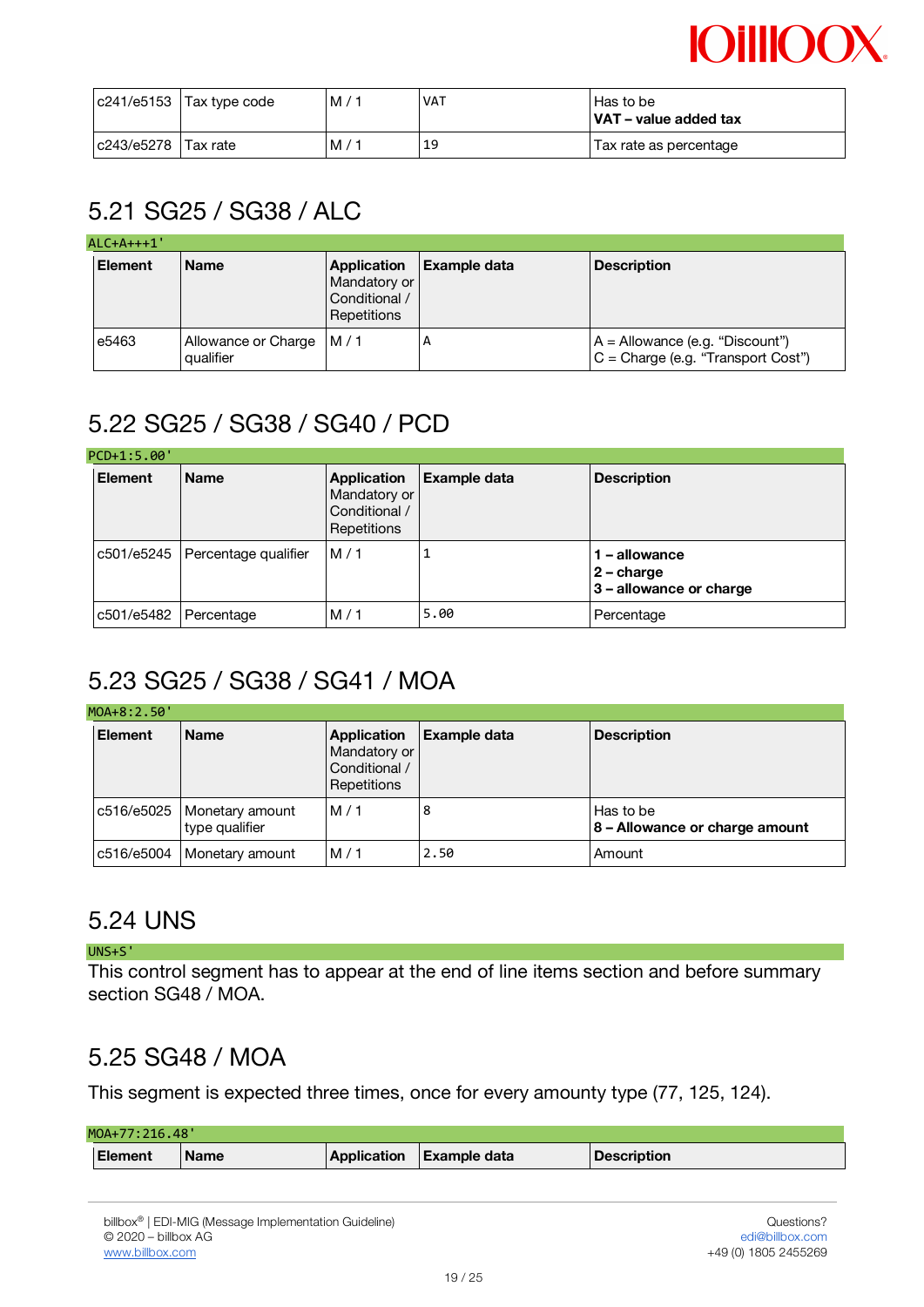|  |                                                | Mandatory or<br>Conditional /<br>Repetitions |        |                                                                              |
|--|------------------------------------------------|----------------------------------------------|--------|------------------------------------------------------------------------------|
|  | c516/e5025   Monetary amount<br>type qualifier | M/1                                          | 77     | Has to be<br>77 – invoice amount<br>125 - taxable amount<br>124 – tax amount |
|  | c516/e5004   Monetary amount                   | M/1                                          | 216.48 | Monetary amount                                                              |

# 5.26 UNT

|                | UNT+34+111222'                   |                                                                       |              |                                                                                                                                                                               |  |  |  |
|----------------|----------------------------------|-----------------------------------------------------------------------|--------------|-------------------------------------------------------------------------------------------------------------------------------------------------------------------------------|--|--|--|
| <b>Element</b> | <b>Name</b>                      | <b>Application</b><br>Mandatory<br>or<br>Conditional /<br>Repetitions | Example data | <b>Description</b>                                                                                                                                                            |  |  |  |
| e0074          | Number of segments in<br>message | M/1                                                                   | 34           | This number specifies, how many<br>segments are in the message and it has to<br>correspond to that count. One for every<br>segment in message, one for UNH and<br>one for UNT |  |  |  |
| e0062          | Message reference number         | M/1                                                                   | 111222       | Unique string assigned by the sender, this<br>string has to be introduced in UNH<br>segment above and be the same.                                                            |  |  |  |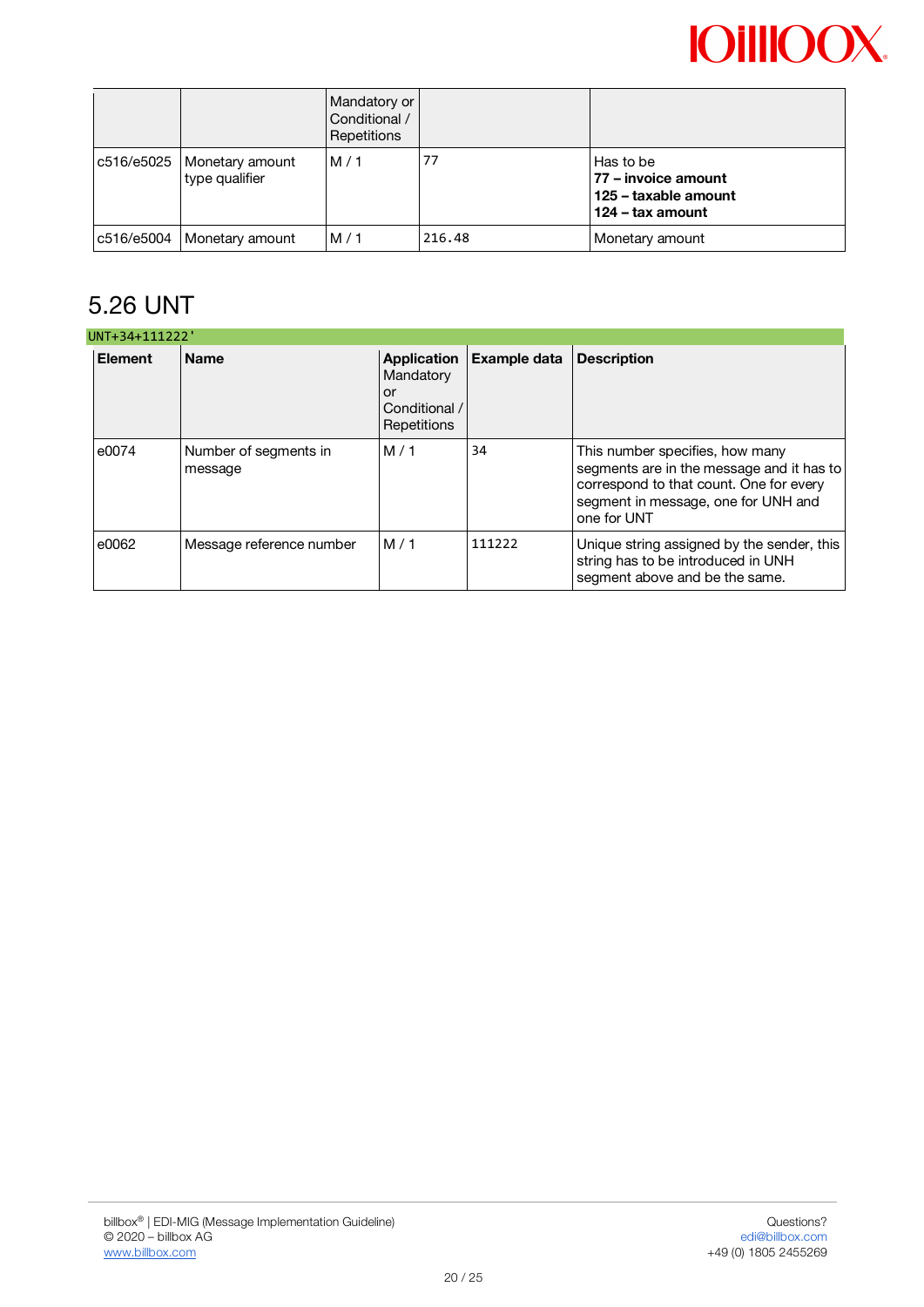

# **6 D.01B**

D.01B release has some differences from D.96A, below we specify the differences. Please note that the actual EDI (INV) file looks exactly the same (see chapter Example), but we are talking about different group names in the language of EDIFACT.

# 6.1 BGM **difference**

| BGM+380+12345678' |                                      |                                                             |                                 |                                                  |  |  |
|-------------------|--------------------------------------|-------------------------------------------------------------|---------------------------------|--------------------------------------------------|--|--|
| <b>Element</b>    | <b>Name</b>                          | Application<br>Mandatory or<br>Conditional /<br>Repetitions | <b>Example data Description</b> |                                                  |  |  |
| c002/e1001_l      | Document / message code              | M/1                                                         | 380                             | Has to be:<br>380 – invoice<br>381 – credit note |  |  |
|                   | c106/e1004 Document / message number | IM/1                                                        | 12345678                        | Used for document number                         |  |  |

## 6.2 SG differences

Due to new elements and groups in D.01B, some groups are **shifted**.

| <b>D.96A</b>                | <b>D.01B</b>       |
|-----------------------------|--------------------|
| SG25 - line item group      | <b>SG26</b>        |
| SG25 / SG26 - line item MOA | <b>SG26 / SG27</b> |
| SG25 / SG28 - line item PRI | <b>SG26 / SG29</b> |
| SG25 / SG29 - line item RFF | <b>SG26 / SG30</b> |
| SG25 / SG33 - line item TAX | <b>SG26 / SG34</b> |
| SG48 - total MOA            | <b>SG50</b>        |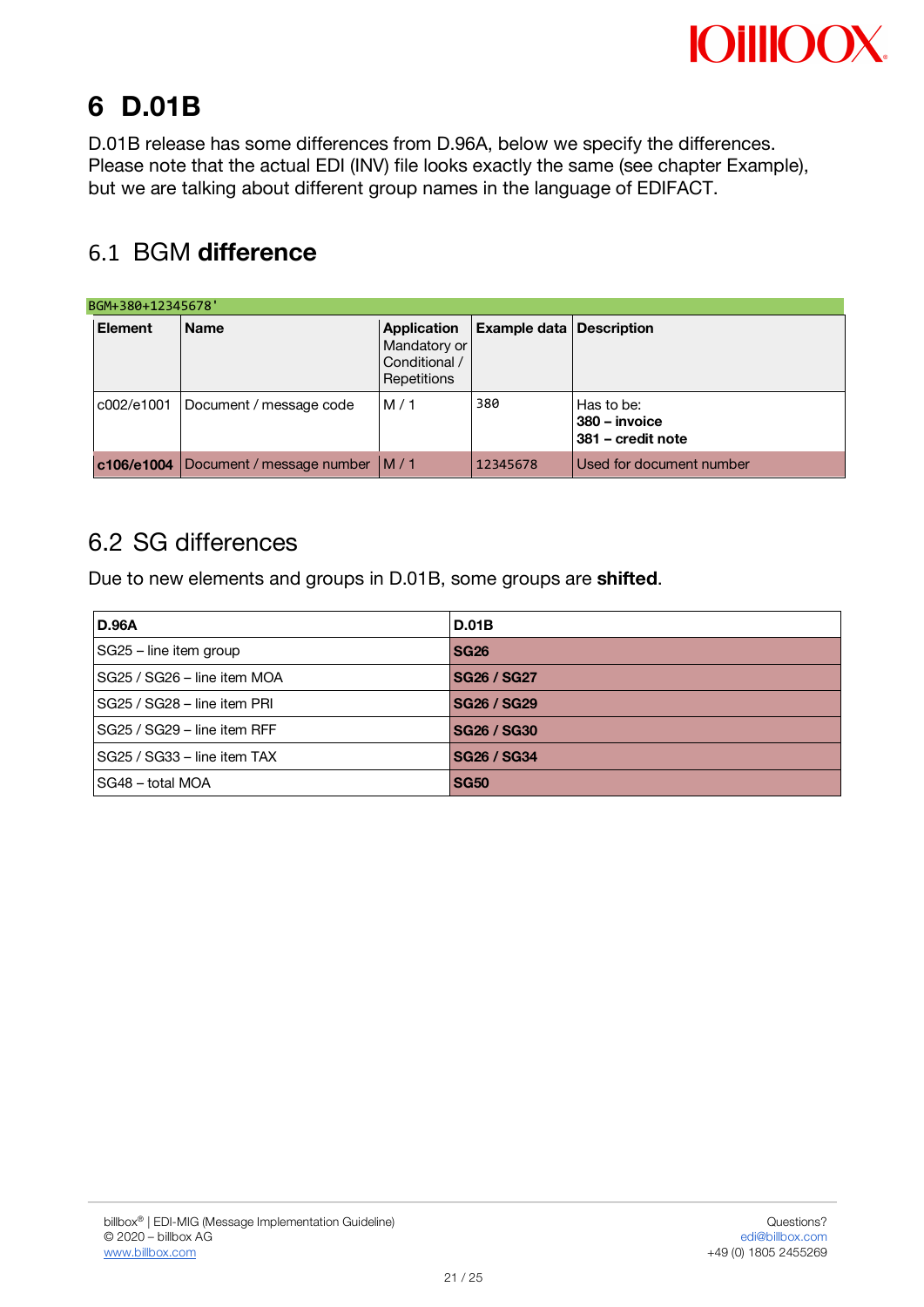

# **7 Examples**

## 7.1 Minimal valid example

This is a minimal valid example of interchange with one INVOIC message. Invoice contains two line items with different tax. Arithmetics, control references and control count are correct in this example.

Invoice should be paid on supplied bank account, if payment method is different, FII segment will be left out.

This example is D.96A message but it is valid for D.01B as well, only the message type 96A would need to be replaced with 01B.

```
UNA:+.? '
UNB+UNOC:3+George Adam, Coca Cola+billbox+130101:1600+333444++++++1'
UNH+211222+INVOIC:D: 96A::'
BGM+380+12345678'
DTM+3:20130718:102'
DTM+35:20130718:102'
FTX+ZZZ+++This is some invoice note, which: is divided after 70 characters. More FTX?+ZZZ can: be used.'
NAD+SU+++Very long supp:lier name'
RFF+VA:DE12345678'
NAD+BY+++CBU name'
RFF+ZZZ:777777'
RFF+IT:999888'
CUX+2:EUR'
PAT+1'
DTM+140:20130718:102'
PAT + \cdot 42'FII+SU+DE89370400440532013000'
LIN+1'PIA+1+123456:SA'
IMD+A++:::Sprite 1l'
QTY+47:2:PCE'
MOA+203:92.00'
PRI+AAA:46.00'
TAX+7+VAT+++:::19'
I TN+2'
PIA+1+111222:SA'
IMD+A++:::Coca Cola 2l'
QTY+47:2:PCE'
MOA+203:100.00'
PRI+AAA:50.00'
TAX+7+VAT+++:::7'
UNS+S'
MOA+77:216.48'
MOA+125:192.00'
MOA+124:24.48'
UNT+34+111222'
UNZ+1+333444'
```
Legend:

|                  | 333444 - e0020 - Interchange control reference |
|------------------|------------------------------------------------|
| 111222           | - e0062 - Message reference number             |
| $\frac{96A}{34}$ | $-$ e0054 - or 01B                             |
|                  | - e0074 - Number of segments in message        |
| $\overline{1}$   | - e0035 - Test indicator                       |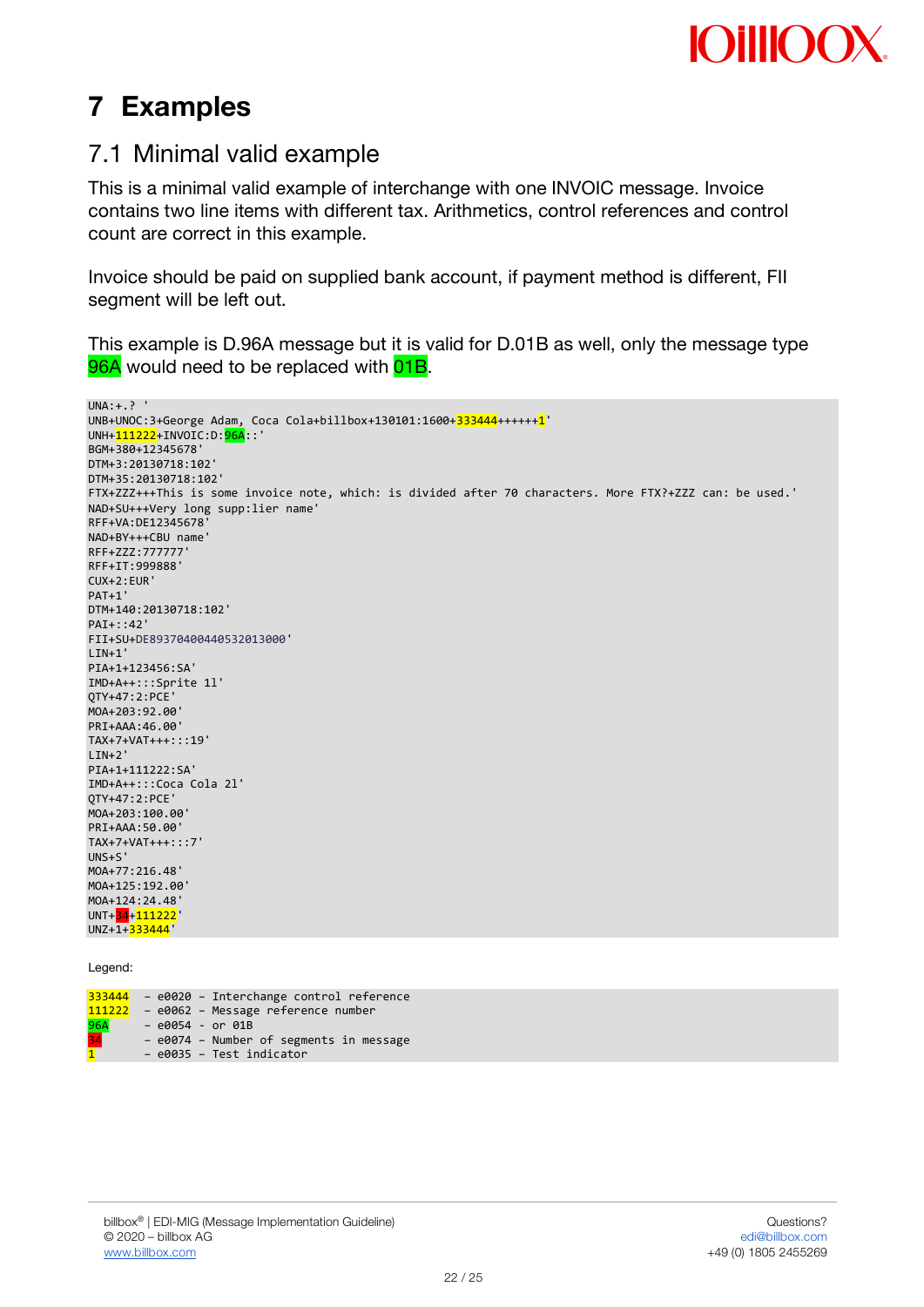

## 7.2 More invoices per interchange

This example shows 3 different invoices transferred in 1 interchange. Message types has to be the same for all messages (D:96A in this example).

```
IINA \cdot + \rightarrowUNB+UNOC:3+George Adam, Coca Cola+billbox+130101:1600+123456++++++1'
UNH+111111+INVOIC:D:96A::'
...
INVOIC SEGMENTS
...
UNT+X+111111'
UNH+222222+INVOIC:D:96A::'
...
INVOIC SEGMENTS
...
UNT+Y+222222'
UNH+333333+INVOIC:D:96A::'
...
INVOIC SEGMENTS
...
UNT+Z+333333'
UNZ+3+123456'
```
## 7.3 Special character escaping

It's very important to escape special characters in fields like names, descriptions or units properly.

In this case "**UNA:+.? '"** is used, escaping character is "?". If you don't escape special characters, your files will probably get invalid.

Do not escape decimal places separator (typically ".").

```
UNA:+.? '
...
LIN+1'
PIA+1+12345:SA'
IMD+A++:::Whiskey O?'Reilly'
...
LIN+2'
PIA+1+78999:SA'
IMD+A++:::DVD Batman?: The Dark Knight Returns. And maybe forever.'
...
```
## 7.4 Invalid line items

All 3 line items are not correct from our point of view and we don't expect them to come. We can't automatically detect them and deny them, but if you supply those line items in EDI, our clients can see weird or messy line items in the application.

```
UNA:+.? '
...
LIN+1'PIA+1+000000:SA'
IMD+A++:::-------------------------'
...
LIN+2'
PTA+1+000001 \cdot S_A'IMD+A++:::Already sent on 13.5.2005'
...
LIN+3'
PIA+1+000002:SA'
IMD+A++:::Not on stock'
```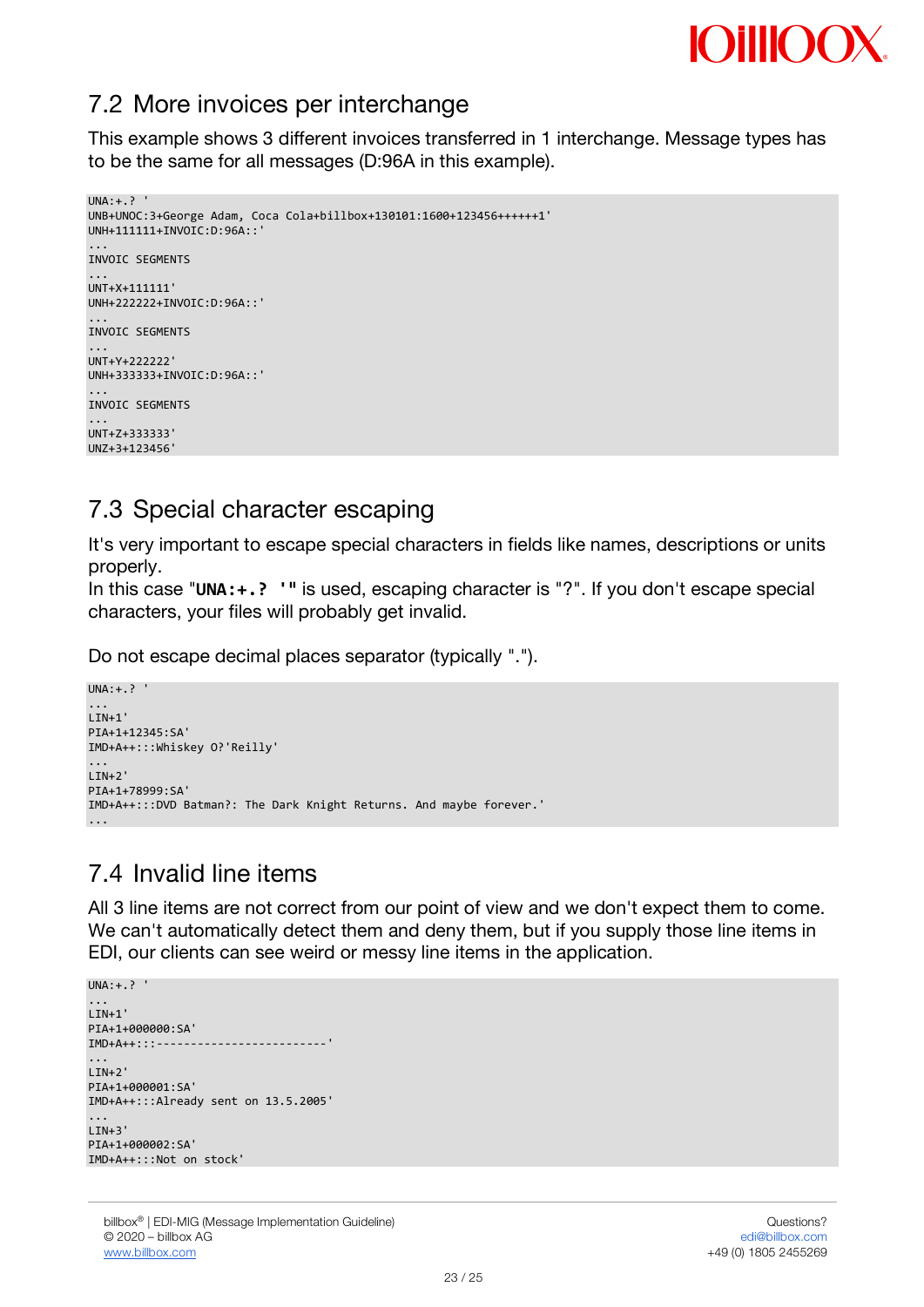

## 7.5 Line items LIN & delivery notes

When delivery notes are specified, please make line items from same delivery consecutive. In this way, we are capable to generate line items on PDF grouped by deliveries AND ordered by LIN at the same time. Furthermore, it is also possible to state various delivery notes (numbers & dates) within a message (for example for collective invoices).

```
UNA: + ? '
...
LIN+1'
RFF+DQ:111111'
DTM+35:20150101:102'
...
LIN+2'
RFF+DQ:111111'
DTM+35:20150101:102'
...
LIN+3'
RFF+DQ:111111'
DTM+35:20150101:102'
...
I TN+4'
RFF+DQ:111111'
DTM+35:20150202:102'
...
LIN+5'
RFF+DQ:222222'
DTM+35:20150202:102'
...
LIN+6'
RFF+DQ:333333'
DTM+35:20150303:102'
…
LIN+7'
RFF+DQ:333333'
```
DTM+35:20150303:102'

# 7.6 Providing the cash discount (for early/prompt payment)

You can provide a cash discount for the invoice. If you want to express discount, provide us a second SG8 group, just under the first payment info SG8 group. Don't forget, **we support only one cash discount per invoice**.

```
UNA:+.? '
...
...
...
PAT+1'
DTM+140:20130718:102'
PAI+::42'
FII+SU+DE89370400440532013000'
PAT+22'
DTM+12:20130715:102
PCD+12:3.0'
MOA+52:10.54'
...
...
...
```
# 7.7 Providing the invoice discount

You can provide a discount on invoice level. Please add the tax rate(s) accordingly.